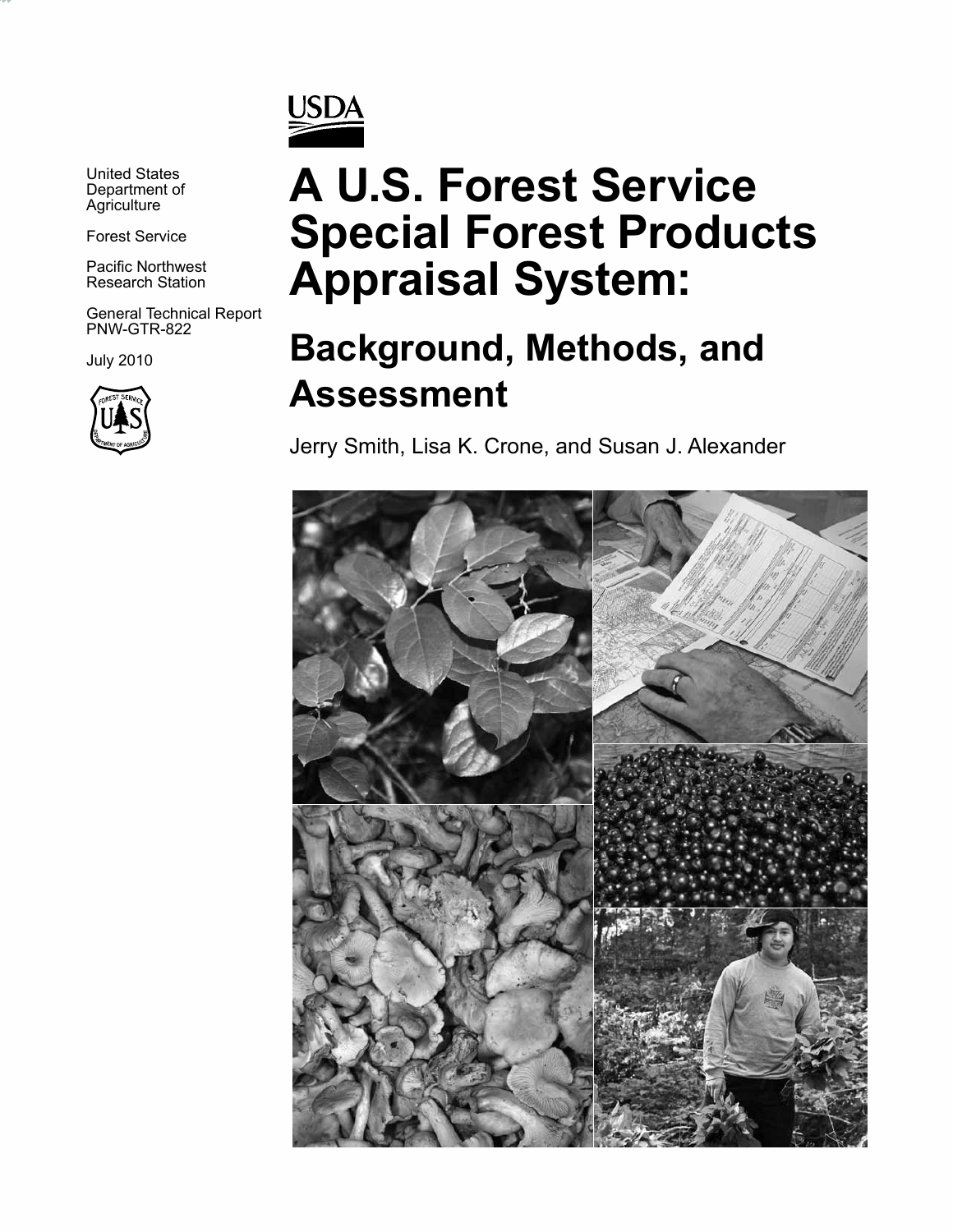The **Forest Service** of the U.S. Department of Agriculture is dedicated to the principle of multiple use management of the Nation's forest resources for sustained yields of wood, water, forage, wildlife, and recreation. Through forestry research, cooperation with the States and private forest owners, and management of the National Forests and National Grasslands, it strives—as directed by Congress—to provide increasingly greater service to a growing Nation.

The U.S. Department of Agriculture (USDA) prohibits discrimination in all its programs and activities on the basis of race, color, national origin, age, disability, and where applicable, sex, marital status, familial status, parental status, religion, sexual orientation, genetic information, political beliefs, reprisal, or because all or part of an individual's income is derived from any public assistance program. (Not all prohibited bases apply to all programs.) Persons with disabilities who require alternative means for communication of program information (Braille, large print, audiotape, etc.) should contact USDA's TARGET Center at (202) 720-2600 (voice and TDD). To file a complaint of discrimination, write USDA, Director, Office of Civil Rights, 1400 Independence Avenue, SW, Washington, DC 20250-9410 or call (800) 795-3272 (voice) or (202) 720-6382 (TDD). USDA is an equal opportunity provider and employer.

#### **Authors**

**Jerry Smith** is owner, Land Management Services, 53613 Bobwhite Court, La Pine, OR 97339; **Lisa K. Crone** is a research economist, U.S. Department of Agriculture, Forest Service, Pacific Northwest Research Station, Alaska Wood Utilization Research and Development Center, 204 Siginaka Way, Sitka, AK 99835; and **Susan J. Alexander** is a regional economist, U.S. Department of Agriculture, Forest Service, Alaska Region, P.O. Box 21268, Juneau, AK 99802.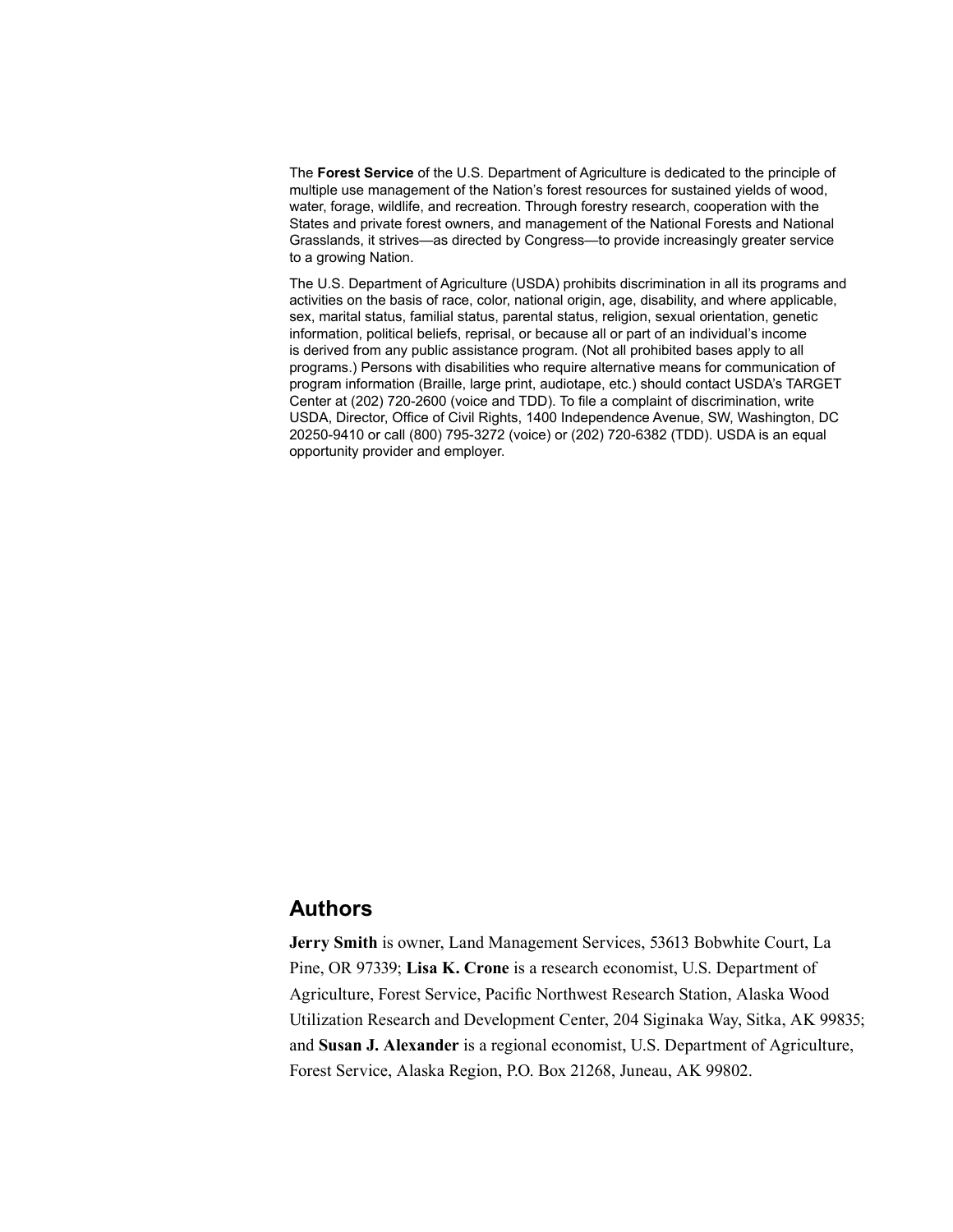## **Abstract**

**Smith, Jerry; Crone, Lisa K.; Alexander, Susan J. 2010.** A U.S. Forest Service special forest products appraisal system: background, methods, and assessment. Gen. Tech. Rep. PNW-GTR-822. Portland, OR: U.S. Department of Agriculture, Forest Service, Pacific Northwest Research Station. 22 p.

Increasing concern over the management and harvest of special forest products (SFP) from national forest lands has led to the development of new Forest Service policy directives. In this paper, we present a brief history of SFPs in the Western United States, highlighting the issues that necessitated new management direction. The new policy directives that led to the development of a cost appraisal system for SFPs are discussed. The framework, components, and uses of this cost appraisal system are described in detail. An informal assessment of the impact, effectiveness, and value of the cost appraisal system is also included.

Keywords: Nontimber forest products, special forest products, cost appraisal system.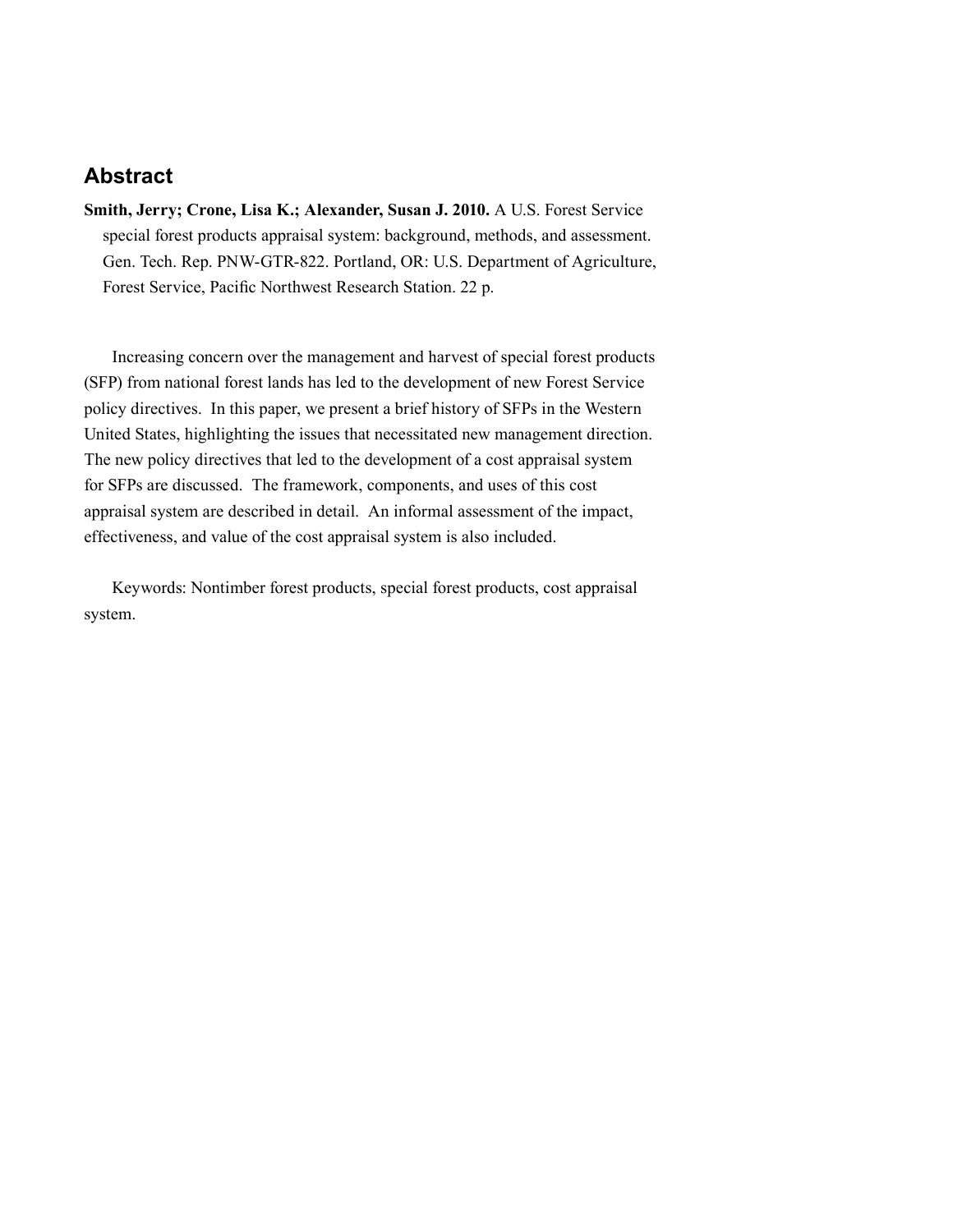## **Contents**

- **Introduction**
- **Industry, Harvests, and Markets for SFP From the Western United States**
- **Events Leading to the Need for New Forest Service Management Direction for SFP**
- **Section 339 and SFP Management**
- **The Appraisal Process for SFP in R6**
- **Assessment of the Cost Appraisal System for R6**
- **Conclusions**
- **Acknowledgments**
- **Metric Equivalents**
- **Literature Cited**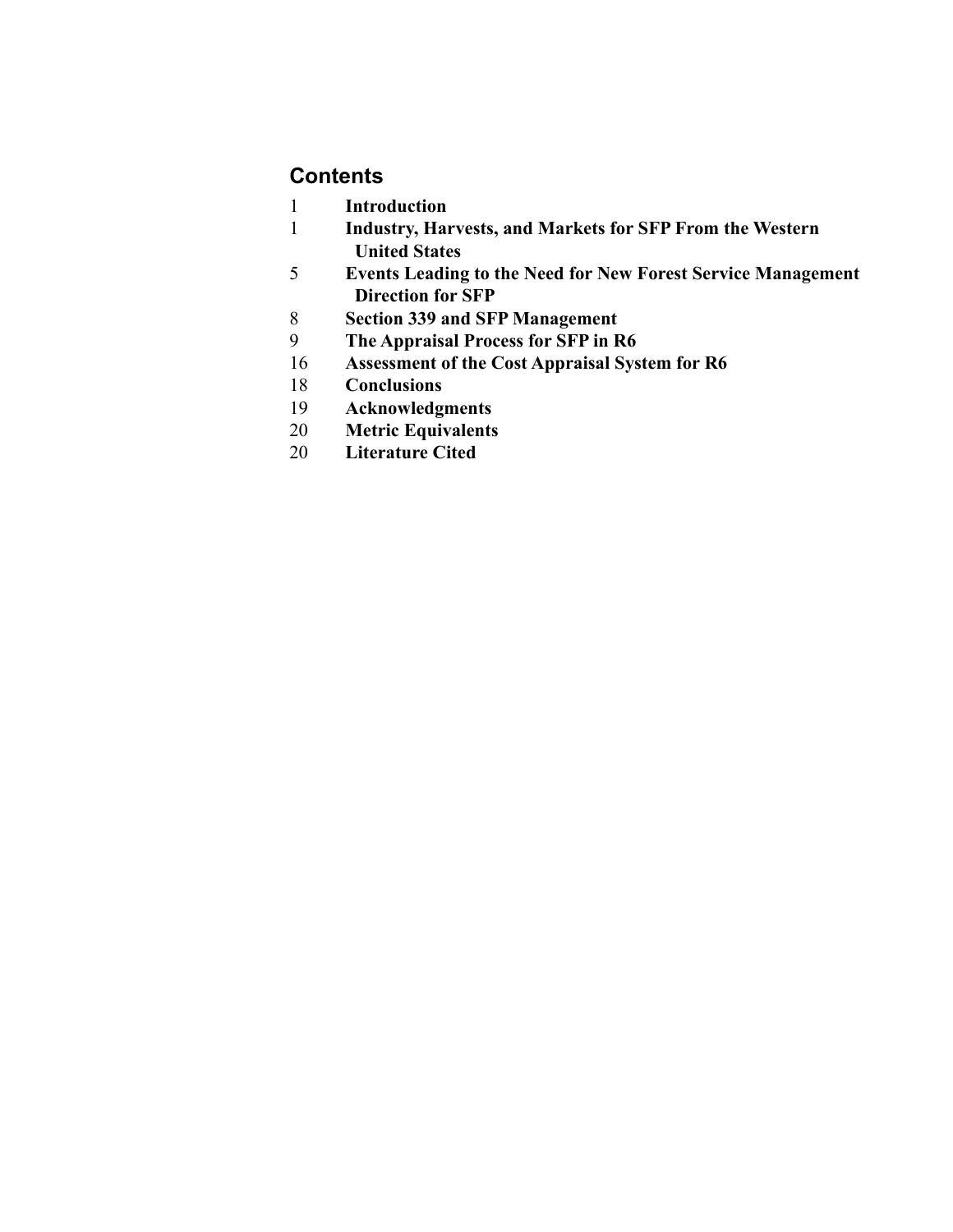#### **Introduction**

Trade in plants, lichens, and fungi from forests in the United States has been important for generations. Native Americans had well-established trade routes throughout the land for thousands of years. As other groups came to North America, trade in these products expanded to Asia and Europe. Internationally, these forest botanical products are referred to as nonwood or nontimber forest products (NTFP). The U.S. Department of Agriculture, Forest Service (FS) refers to these products as special forest products (SFP). These terms are used interchangeably in this paper.

Increasing concern about the impact of commercial harvest of these wild resources on their sustainability and on wildlife, questions of tribal and treaty rights, concerns raised by amateur science groups (McLain et al. 1998), as well as concerns over access and property rights have resulted in efforts by state and federal governments to exert more control over harvests and harvesters. A significant federal regulatory response to these concerns is Public Law 106-113, legislation passed by Congress in the 2000 Appropriations Act titled "Pilot Program of Charges and Fees for Harvest of Forest Botanical Products" for the National Forest System, commonly referred to as "section 339" (Department of the Interior Appropriations Act 2000). This law provided the impetus for the development of a cost appraisal system for SFP sold from FS lands.

Although the primary focus of this paper is the cost appraisal system, to provide context, we begin with a brief overview of industry structure, harvests, and major markets for SFP from the Western United States. We then examine some of the events that gave rise to the need for new FS direction in the management of SFP. Next, we discuss the specifics of section 339 and its implications for SFP management. We then present an overview of the development, framework, components, and uses of a cost appraisal system originally developed for use in the Pacific Northwest Region of the FS, which comprises the national forests in Oregon and Washington (the region is also known as Region 6 [R6] of the FS and will be referred to as such hereinafter). Next, we summarize the results of informal interviews we conducted to get feedback on the value, impact, and effectiveness of this cost appraisal system. Our conclusions round out the paper.

## **Industry, Harvests, and Markets for SFP From the Western United States**

For the most part, commerce in wild-harvested medicinals, florals, and foods has operated at unknown scales, as trade in these products is not generally tracked separately from agriculturally produced items. In addition, businesses in NTFP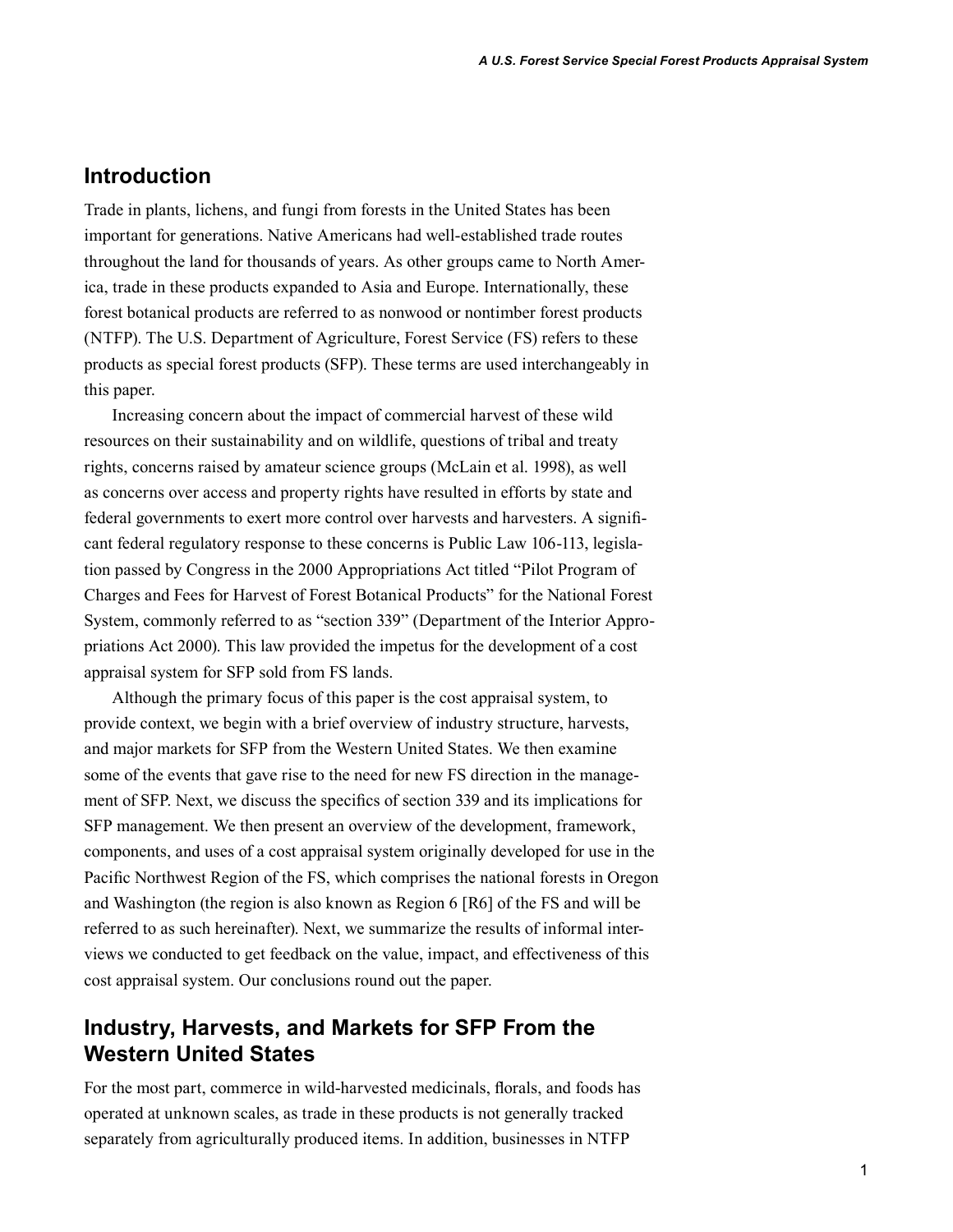**In the Western United States, three wildharvested products stand out as significant commercial industries in the past century.**

industries have generally been small. Many small businesses operate at the margin of the formal and informal economies (Alexander et al. 2002). In 1998, the U.S. Census Bureau's County Business Patterns data reported 1,381 employees and 221 businesses, with an annual payroll of \$45.9 million, in the relatively new industry code 1132, Forest Nurseries and Gathering of Forest Products. By 2007, this sector grew to 2,216 employees and 231 businesses, with an annual payroll of \$75.5 million (U.S. Census Bureau 2009). About 75 percent of these businesses employed fewer than 10 people. County Business Pattern data provide useful information about industry structure and characteristics, but likely represent only a fraction of the actual number of businesses in this highly heterogeneous industry, particularly in light of the Schlosser et al. (1991) survey of floral green businesses. They found that roughly 10,300 people were employed by 60 businesses in that one segment of the NTFP industry in western Oregon, Washington, and British Columbia alone. The primary message that can be derived from County Business Pattern data is the fact that most NTFP businesses are small, operating at the edge of the formalinformal economy interface. McLain et al. (2008: 3) stated "'informal economy' is one of many terms used to describe economic activities that are omitted from or only partially accounted for in macroeconomic analyses." They also stated "much economic activity within the NTFP sector has historically taken place outside of or on the edges of the formal economy" (McLain et al. 2008: 2). The economic activity reported in the County Business Patterns data is only part of the total contribution of NTFP to communities. When both commercial harvest and personal use are considered, the contribution of forest botanicals to some local and regional economies is significant.

In the Western United States, three wild-harvested products stand out as significant commercial industries in the past century. These three products illustrate how wild-harvested products are subject to the same economic and social forces as any agricultural product, and in some cases, create unique issues owing to their special characteristics. Wild huckleberries (primarily *Vaccinium membranaceum* Douglas ex Torr. in the Western United States), also harvested and sold in the East, have experienced boom and bust cycles since the 1920s (Richards and Alexander 2006). Variations in the harvest of wild huckleberries illustrate the impacts of upswings and downturns in the national economy on open access forest resources. During downturns in regional or national economies, harvest of these products can increase significantly. The floral products (primarily salal [*Gaultheria shallon* Pursh] and evergreen [or California] huckleberry [*V. ovatum* Pursh]) industry has evolved from many small businesses to a concentration of large businesses that rely on wild-harvested product and cheap labor (Spreyer 2004). This concentration has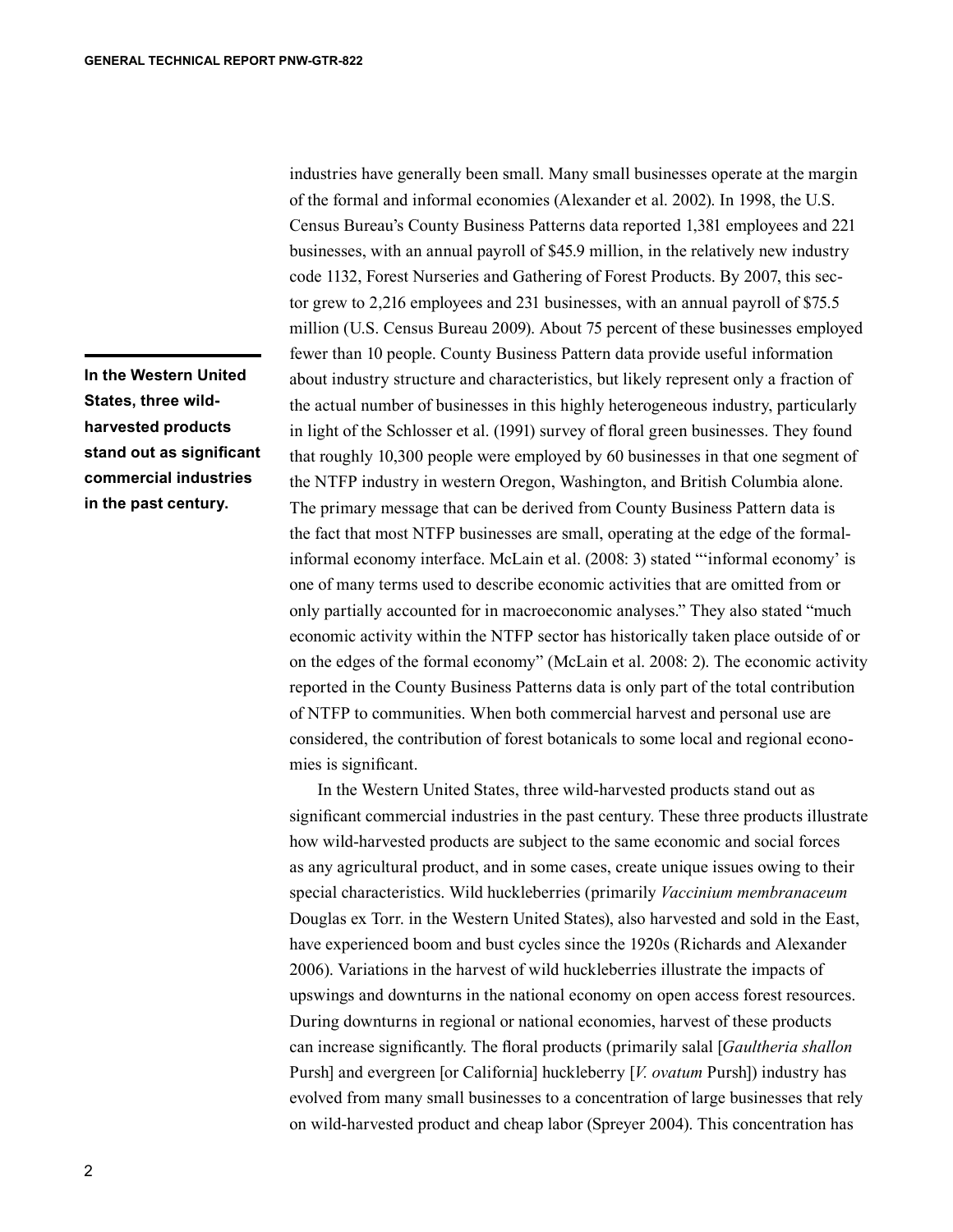led these businesses to yield some control over harvest levels and some influence over attempts at regulation, even though the products themselves are open-access resources. Commercial harvest of wild edible fungi, particularly American matsutake (*Tricholoma magnivelare*) saw a huge upswing in the late 1980s and early 1990s, followed by a decline after the mid 1990s caused by the Japanese economic recession and increased competition from other countries. There are essentially two separate international markets for wild edible fungi: the European market and the Japanese market.

Western huckleberries have been sold commercially at least since the beginning of the 20<sup>th</sup> century. With the development of preservation technologies such as canning, construction of roads creating access, and the stock market crash of 1928, huckleberries became a major crop in western forests. A.H. Abbott, a district ranger on what was formerly the Cabinet National Forest, noted rapid growth in commercial berry picking in 1933 (Abbott 1933). In the 1930s, the commercial huckleberry industry was probably the major national forest "free use" product (Richards and Alexander 2006). The commercialization of huckleberries changed the sociocultural interaction of Whites and Native Americans in the West (Fisher 1997). Although both groups sold berries commercially, the invasion of non-Native pickers created unprecedented competition for berries while also raising concerns that Native Americans' relationship to huckleberries was not being respected (Fisher 1997, Richards and Alexander 2006). Commercial harvest of wild huckleberries declined during WWII, owing to gas rationing and the replacement of wild fruit with frozen and fresh fruit. After the war, new jobs in the timber industry and dam projects offered better wages and benefits. Huckleberry pickers remained marginal participants in the formal economy. The industry saw yet another upswing in the 1980s, as huckleberry products were marketed in the West as local cultural symbols and tourist souvenirs. This upswing has persisted. Although the market is relatively small, continued pressure on resources has raised concerns from tribes with rights to forest resources, from people concerned about wildlife (such as bears), and from concerns about resource sustainability (Richards and Alexander 2006).

Markets and commodity chains for wild edible fungi harvested in the United States are primarily international, although there is a growing domestic market for wild fungi. Most wild edible fungi shipped overseas go out of the Seattle customs district, and much of the total volume harvested comes from public lands in the West. Many successful small businesses supply both domestic and international markets with fresh or lightly processed (dried or frozen) products, serving as peripheral nodes where the formal and informal economies meet (Alexander et al. 2002). The history of commercial mushroom harvesting in the United States has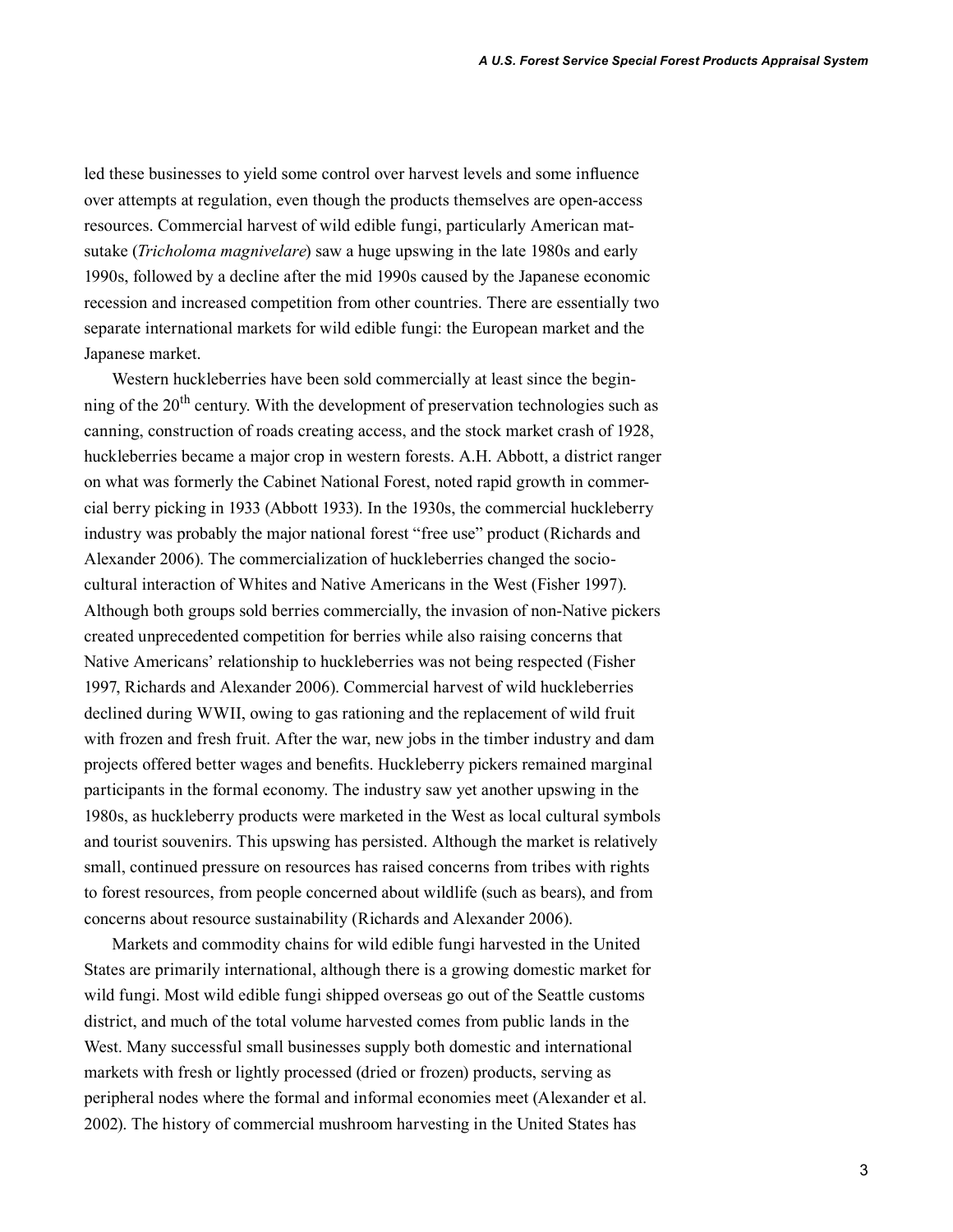been described by numerous authors (e.g., Alexander et al. 2002, McLain 2008, Pilz et al. 2007, Wurtz et al. 2005). Large-scale commercial harvesting of wild mushrooms surged in western North America in the 1980s. European demand for wild edible fungi, primarily morels (*Morchella* spp.) and chanterelles (*Cantharellus* spp.) from the United States expanded after the 1986 Chernobyl nuclear accident raised concerns about contamination of wild fungi from fallout (Kalač 2001). In addition, mushroom productivity in Europe was declining in the 1980s owing to nitrogen deposition from powerplant pollution (Arnolds 1995). An economic boom in Japan created sharp increases, and sometimes wild daily fluctuations, in prices and demand for American matsutake (*Tricholoma magnivelare*), a substitute for true matsutake from Asia (*T. matsutake*). The recession in Japan and the entry of suppliers from eastern European and Asian countries into various markets have caused prices to decline and stabilize somewhat. The opening of trade with eastern bloc countries gave the European Union a supply of wild mushrooms that are closer and have lower transportation and labor costs than U.S. fungi (Alexander et al. 2002).

Many small U.S. businesses have used their marketing skills and supply chains to develop domestic markets for wild edible fungi that did not exist even a decade ago. Concerns about commercial harvest of wild edible fungi have been raised by amateur science associations (McLain et al. 1998), land managers, and law enforcement groups. Many of the concerns raised have been expressed as ecological issues, but underlying much of the debate are issues regarding who has the rights to forest resources, and how regulation affects various groups (McLain 2008, McLain et al. 2008).

Floral greens markets, like those for wild edible fungi, are strongly international. Floral greens are sometimes harvested for personal use, but impacts from harvesting are due primarily to commercial demand. The harvest of commercial floral greens exhibits some of the same cycles as huckleberries. During the 1930s Depression, many people in the West depended on NTFP for income, including floral greens (Heckman 1951, Howell 1991, Lynch and McLain 2003). In the post-WWII era, as jobs in the formal economy became more available, NTFP harvest became a background issue for land managers. It emerged as a public policy issue in the late 1980s and early 1990s owing to a variety of factors, including regional declines in timber employment, increases in favorable habitat for floral greens owing to silvicultural conditions, immigration that led to large pools of laborers with limited work opportunities, and increasing demand for wild-harvested products worldwide (Lynch and McLain 2003). In the 1970s, the floral industry in the Pacific Northwest consisted of a network of small businesses. The industry has grown to become a significant player in many areas of the U.S. Pacific Northwest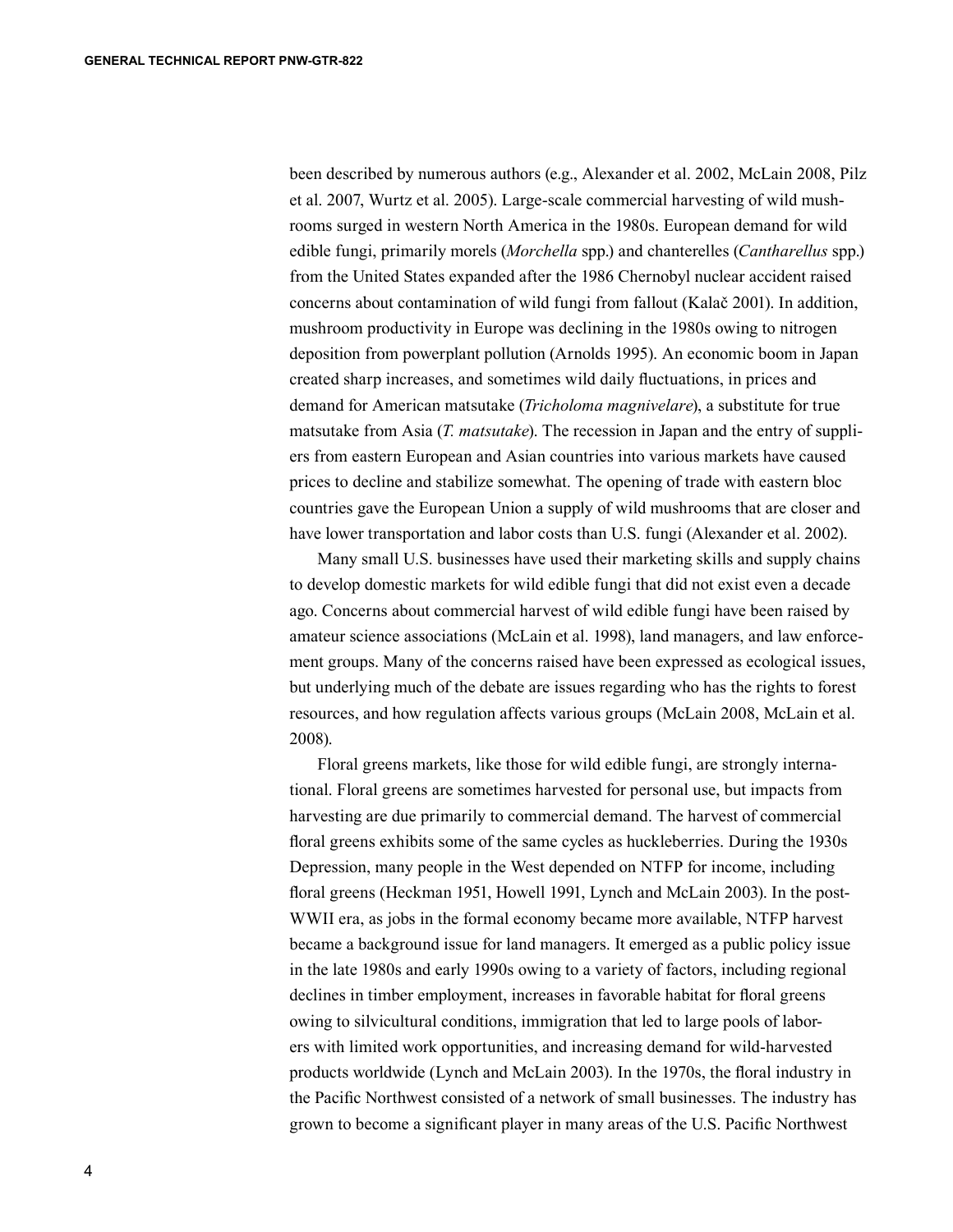and the Canadian province of British Columbia. The industry is particularly important in the economy of the Olympic Peninsula in northwest Washington, where the market is dominated by a few wholesalers. The main floral green harvested in the region is salal, which comes from land not owned or controlled by either the buyers or the harvesters, except through loosely managed leases and permits (Spreyer 2004). Concern about resource sustainability led to studies examining the impacts of harvesting on floral green species (e.g., Ballard and Huntsinger 2006, Cocksedge and Titus 2006, Kerns et al. 2004). The results from several studies suggest that NTFP management will only be fully successful if it includes the involvement of all stakeholders in management decisions and regulation (e.g, Ballard and Huntsinger 2006, Charnley et al. 2007, Jones and Lynch 2007).

## **Events Leading to the Need for New Forest Service Management Direction for SFP***<sup>1</sup>*

Through the end of the 1980s, the U.S. Department of the Interior, Bureau of Land Management (BLM) and the FS sold permits and contracts for NTFPs, but the programs were not allotted a great deal of administrative time or money. Federal funding for these programs came out of the wood products or timber management allocated budgets. Special forest products programs literally had to compete for management dollars with timber programs. This was during the peak time for large timber harvest programs on national forest lands. Funding for SFP took a back seat owing to the "invisible nature" of the business and the small amount of money generated from permit sales. In addition, all funds generated from sales of SFP went to the Treasury and the FS did not get any back. Part of the income generated from timber sales is retained by the FS in the form of Knutson-Vandenberg (K-V) funds, named after the Knutson-Vandenberg Act of 1930 (as amended).*<sup>2</sup>* The majority of

<sup>&</sup>lt;sup>1</sup> Much of the text in this section draws on the experiential knowledge of the senior author, who was a key player in developing FS approaches to SFP management in the 1980s through the early 2000s.

<sup>&</sup>lt;sup>2</sup> The Knutson-Vandenberg Act (K-V) of June 9, 1930 (16 U.S.C. 576-576b; 46 Stat. 527), as amended by the National Forest Management Act of October 22, 1976 (16 U.S.C. 1600 et seq.) (FSM 1011), is the authority for requiring purchasers of national forest timber to make deposits to finance sale area improvement activities needed to protect and improve the future productivity of the renewable resources of forest lands on timber sale areas. Activities include sale area improvement operations; maintenance and construction; reforestation; timber stand improvement; range, wildlife, and fish habitat; soil and watershed; and recreation. Public Law 109-54 of August 2, 2005, further amended the K-V Act to allow the collection and use of K-V funds for watershed restoration; wildlife habitat improvement; control of insects, disease, and noxious weeds; community protection activities; and the maintenance of forest roads within the FS region in which the timber sale occurred: Provided that such activities may be performed through the use of contracts, forest product sales, and cooperative agreements. (WO AMENDMENT FSH 2409.19-2008-1, March 24, 2008).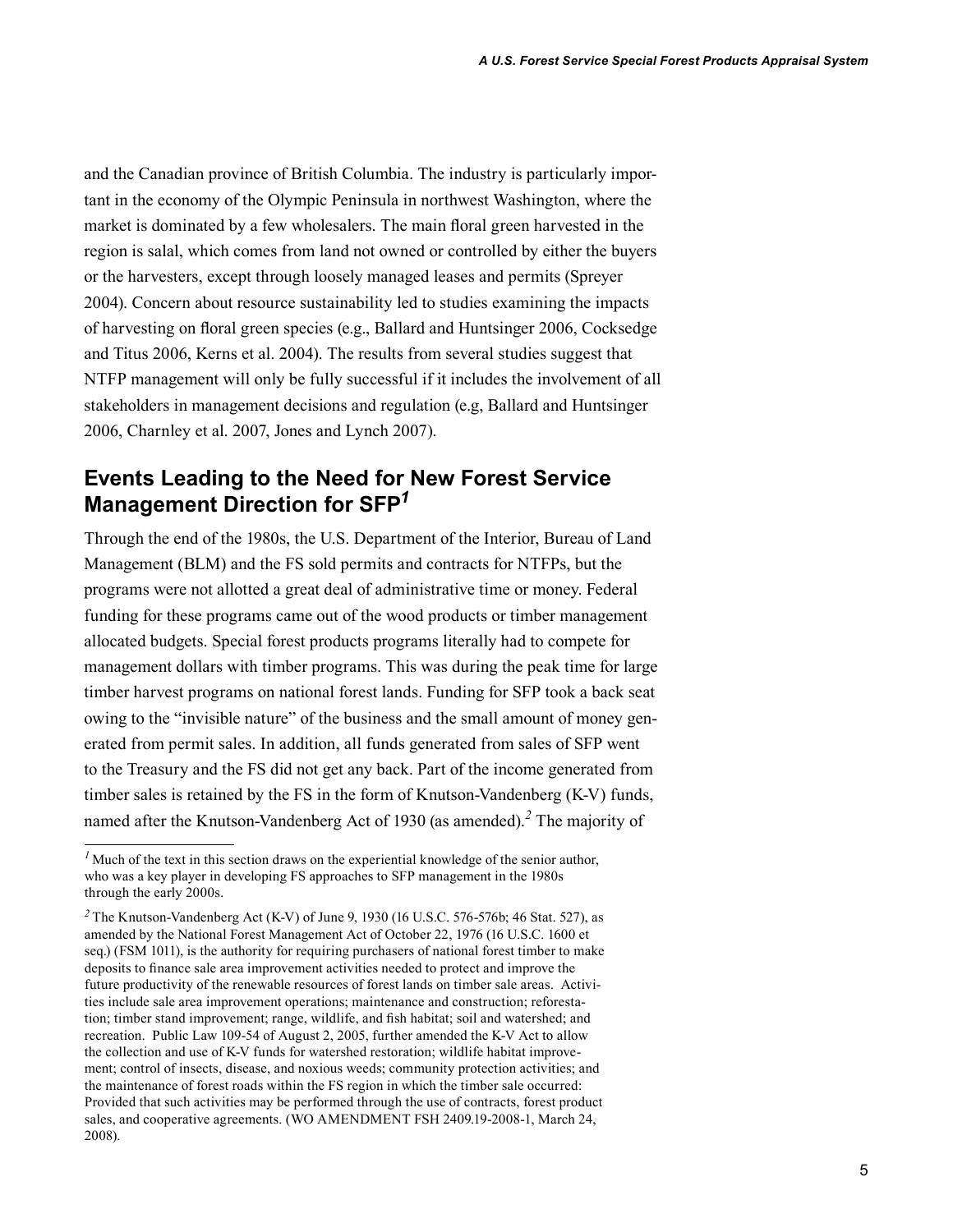timber funding was used for planning activities for future timber sales, on-theground harvest administration, tree planting and thinning, and other related activities. The SFP program remained an underfunded and little-recognized program.

This changed from the mid to late 1980s through the 1990s, owing in large part to interest generated by American matsutake mushroom harvest activities in the Pacific Northwest. The harvest in the Pacific Northwest occurred primarily in British Columbia prior to 1989. In 1989, British Columbia did not have a commercially viable crop of American matsutake. In August of that year, harvesters and scouts traveled south down the Cascade Mountain range in search of suitable habitat and commercial quantities of the mushroom. Scouts traveled south through Washington and continued into central Oregon to the Crescent Lake Junction and Chemult areas. There they found the right habitat and an abundance of American matsutake growing, and importantly, very little competition for them.

A large proportion of good American matsutake habitat in the area was on FS land. At the time, the FS had no set fee structure for permits. The FS had little to no information on sustainability, proper harvest procedures, market structure, user groups and their needs, or the science of the American matsutake and how to care for it.

Within a few weeks of discovery, several hundred people had arrived in the central Oregon area inquiring about permits, fees, areas to harvest, and where to camp. The sheer magnitude of this user population necessitated the development of new program guidelines by local national forests. Market research needed to be conducted to establish fair permit fees. The agency needed to understand the harvest techniques used and how those techniques factored into marketing the product. For instance, other Pacific Northwest wild-harvested fungi such as morels and chanterelles are cut off at the base when harvested. The fruiting body of the American matsutake is harvested whole in order for it to be marketable in Japan.

The customer base was very different than what the agency was accustomed to in central Oregon. A high percentage of customers inquiring about the program were of Southeast Asian descent. There were language and custom barriers between the agency and the customers. The harvesters and buyers did not know the rules and regulations the agency expected them to follow because the agency was unable to effectively communicate with many of them. Although most FS employees were well trained in natural resource management, many were initially unprepared to provide adequate services to these new customers. Owing to the language barriers and a lack of experienced translators, the SFP program managers had to first figure out where to find the information to better understand their customers' backgrounds, customs, and needs. Once gathered, this information was used to develop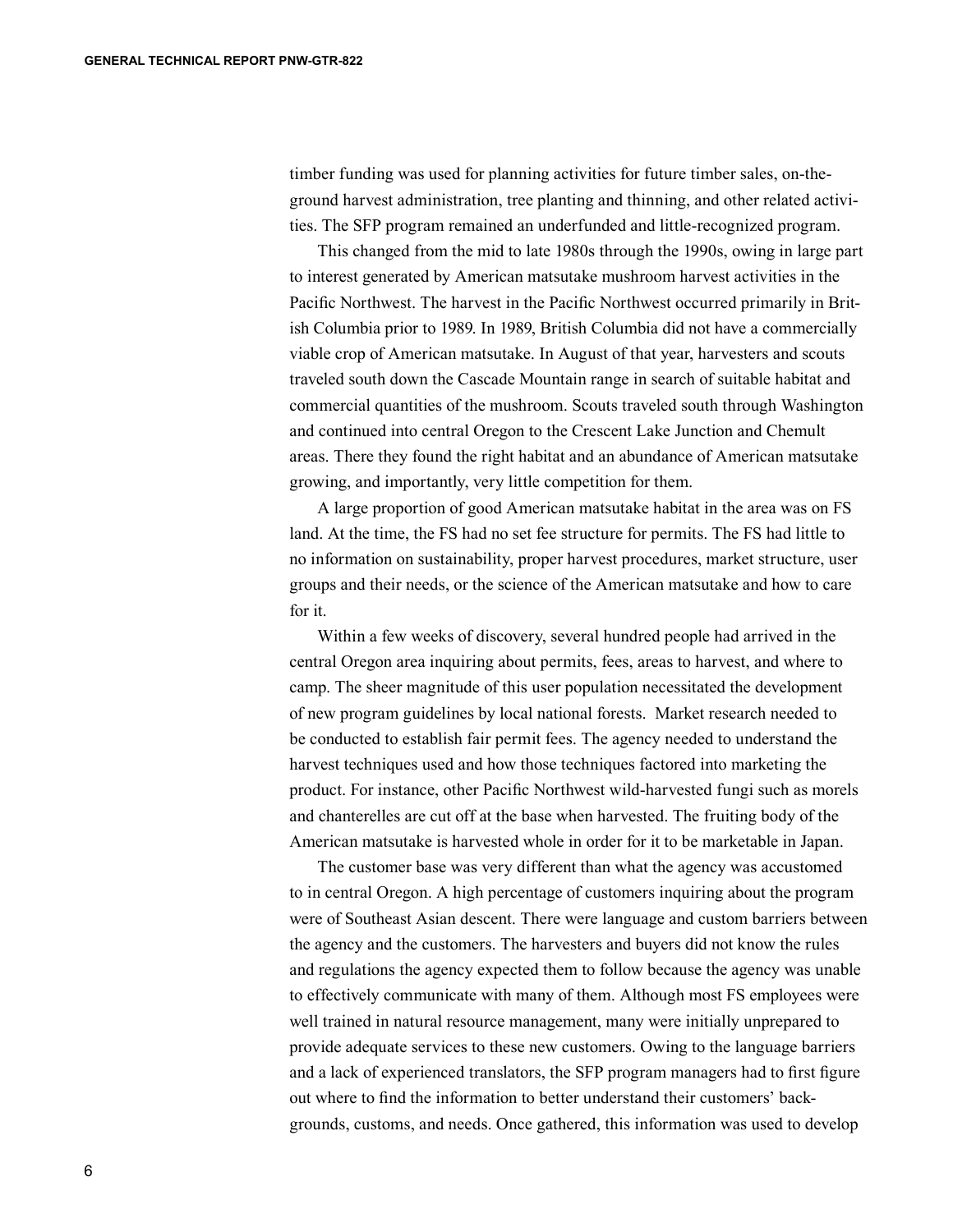programs to assist their customers in understanding what the FS regulations were and in explaining why they were necessary to ensure good stewardship of the land and resources. The SFP program in the Pacific Northwest had entered a totally new era with many new challenges and opportunities.

The common perception within the agency of this new phenomenon was that the FS was involved in a major biological issue with minor social overtones. The FS would soon find out how wrong that assumption was. Forest Service managers in the West were entering a time in which federal land management agencies were involved in tremendous social challenges with lesser biological issues. This situation was reminiscent of the huckleberry picking rush of the 1930s.

The sheer number of people coming to FS offices in the northern Klamath and southern Deschutes counties in central Oregon was staggering. Within a matter of hours on the first day the mushroom harvesters swept into central Oregon, employees on both the Winema and Deschutes National Forests were on the phone asking what others were doing in regards to permit fees, harvest regulations, camping, and communication and education efforts. Special forest products managers discussed the need for developing consistent programs across forest and district boundaries. What they did not know was how far that philosophy was going to be extended in the future, not only for American matsutake but for all SFP.

What was happening in central Oregon would alter cultural barriers, education processes, customer service philosophies, and communication efforts and would increase the need to understand the agency's "new" customers. Not only was there a need to better understand the new customers, the FS also needed a process to help these customers understand the agency's processes and requirements. The FS needed to catch up with the times in order to become better human and natural resource managers.

According to Pilz et al. (1999), from the time they first issued permits for matsutake in 1989, the Deschutes and Winema National Forests in Oregon collaborated to develop biological studies, explore the needs of harvesters, and assess potential effects on local communities. The two forests designed a short training program, which harvesters seeking mushroom permits were required to take. The training included harvesting techniques and an explanation of the rules and laws governing harvesting, camping, and firearms on the national forests. Both permit sales and compliance with FS regulations increased dramatically as a result of this education program (Pilz et al. 1999). The forests also provided fee-based camping areas with amenities such as outhouses and picnic tables for commercial harvesters. Various national forests began communicating with each other regarding permit fees and structure and cooperating to issue multiforest permits for NTFP harvesting. Over

**Not only was there a need to better understand the new customers, the FS also needed a process to help these customers understand the agency's processes and requirements.**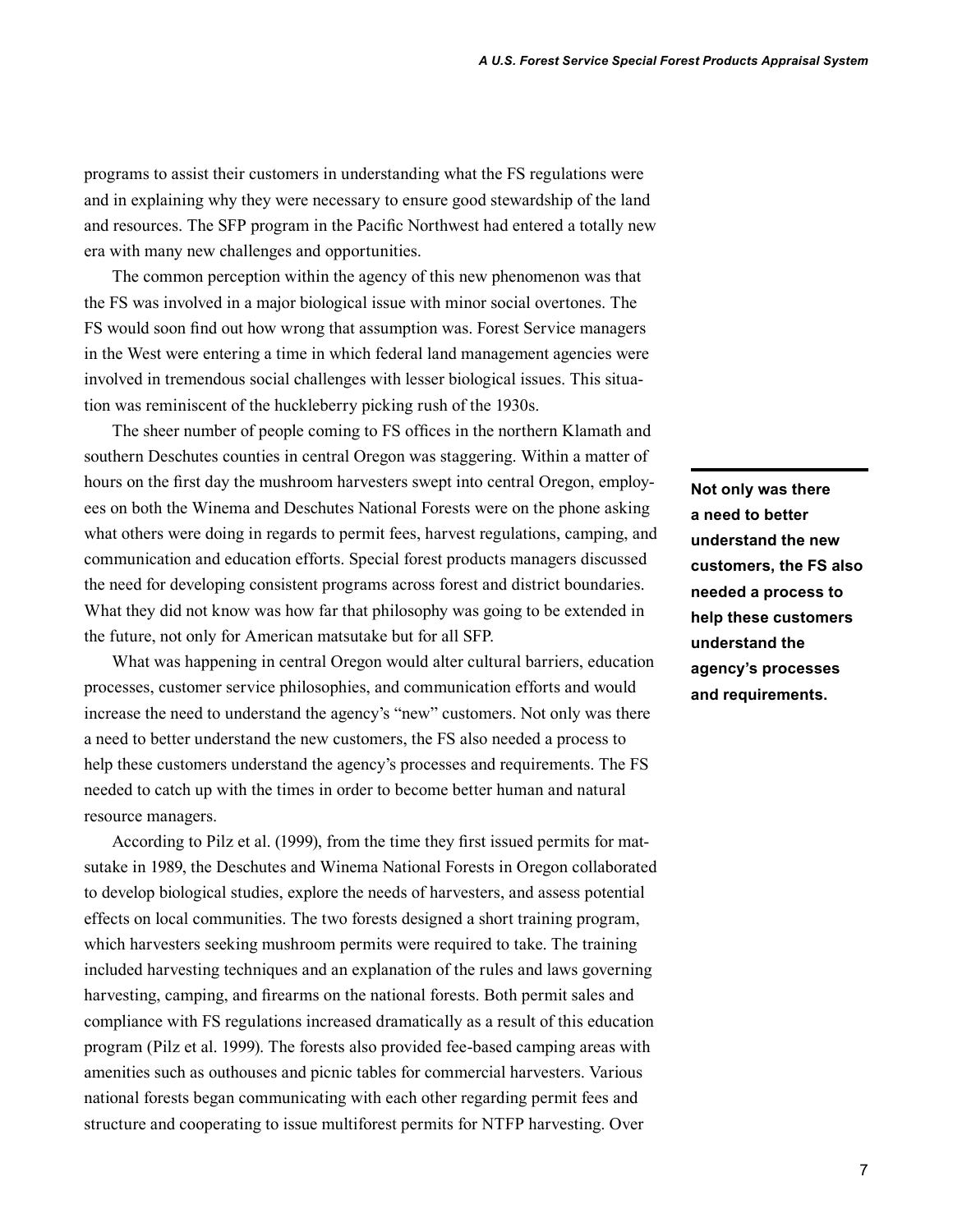the years, state, FS, and BLM agency personnel communicated with each other and with the public in various efforts to make permits as consistent as possible in each location, given the funding and staffing limitations, and regulatory and legal constraints of each agency. The BLM had a widely used NTFP appraisal system in place by the late 1990s. In the following section, we discuss the section 339 legislation and its implications for SFP management on national forest lands.

#### **Section 339 and SFP Management**

This 2000 appropriations law defines forest botanical products as "any naturally occurring mushrooms, fungi, flowers, seeds, roots, bark, leaves, and any other vegetation (or portion thereof) that grow on National Forests System lands" (Department of the Interior Appropriations Act 2000, as amended November 2003). Section 339 directs the Secretary of Agriculture to develop and implement a pilot program to charge for forest botanical products through the establishment of appraisal methods and bidding procedures. The act also requires analysis regarding the sustainability of harvest levels and exempts personal, but not commercial, use from fees. The act was amended in 2003 so that fees are not only set by an appraisal process, but also require that a portion of fair market value and costs be recovered (Department of the Interior Appropriations Act 2000, as amended November 2003). Public forest management agencies define harvest of NTFP as either for personal or commercial use. For example, if someone gathers a few mushrooms or berries for personal consumption, in most places no permits are required, nor are fees charged.*<sup>3</sup>* If someone gathers larger quantities for personal use, the FS might require a free-use permit so the agency can keep track of such activities (Pilz et al. 2007). Commercial harvest, which is defined as harvesting forest products for the purpose of reselling for economic gain, requires a permit or contract that includes a fee.

Under the fees section of section 339, it is stated that the FS shall also charge and collect sufficient fees from harvesters to recover a portion of costs to the Department of Agriculture associated with the granting, modifying, or monitoring the authorization for the harvest of forest botanicals, including the cost of any environmental or other analysis. One of the most important directives from

<sup>&</sup>lt;sup>3</sup> Many agencies, landowners, and states regulate more than what they often call incidental use. For example, a state might consider possession by an individual of more than a gallon of mushrooms commercial use and regulate that, but possession of less than a gallon would not require the person to show they have a permit or other form of source documentation. The definition of incidental use varies among federal agencies and state laws. McLain, R. 2010. Personal communication. Senior social scientist, Institute for Culture and Ecology, 711 SE Grand Ave., Portland, OR 97214.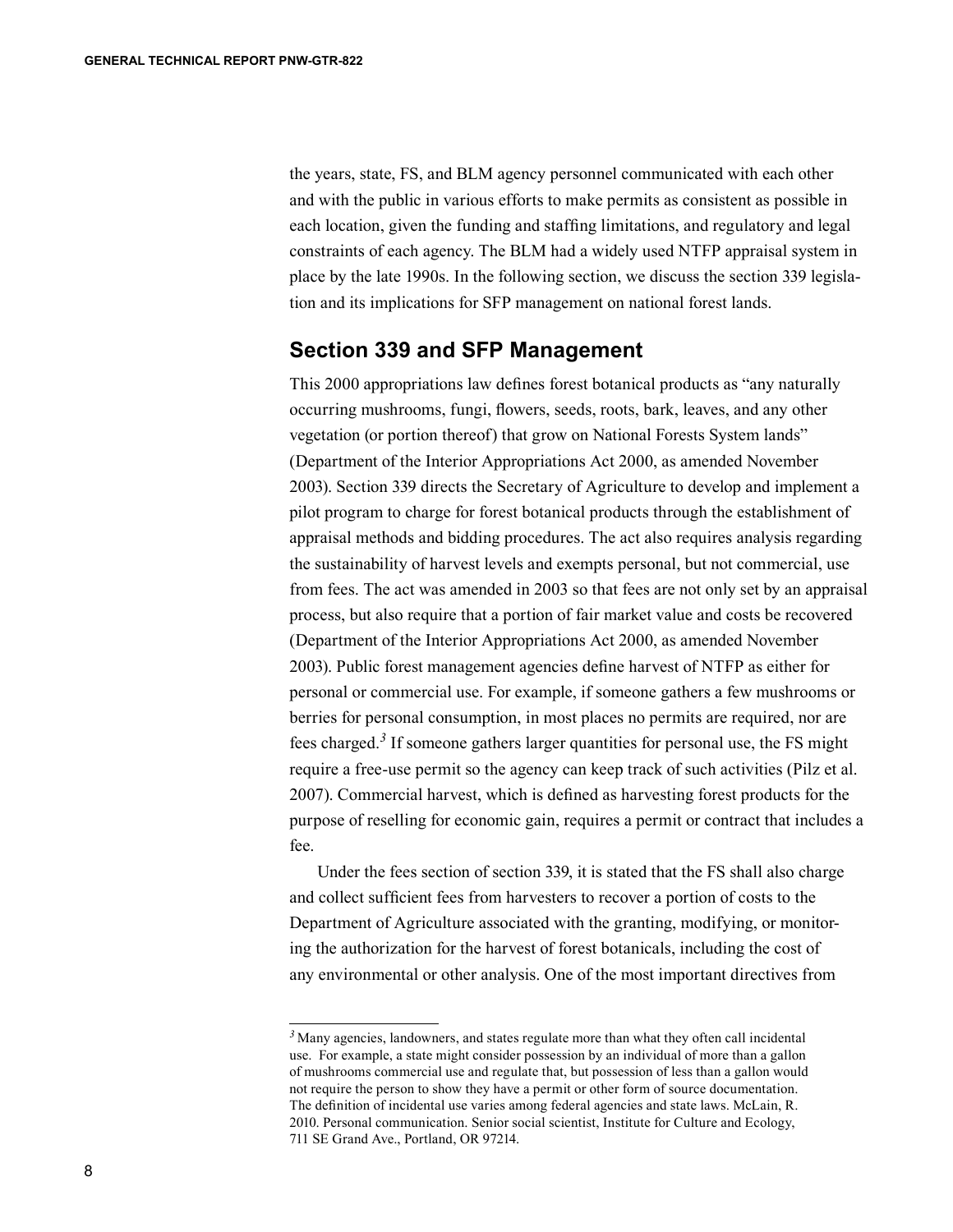the standpoint of the FS included in the law was the section "Deposits and Use of Funds." This section allows funds from the sale of botanicals to be deposited into a special account. Funds collected are available for conducting inventories, determining sustainable harvest levels, monitoring, assessing impacts of harvest levels and methods, and for restoration activities. This law created an opportunity for proactive program managers to develop programs that could be funded outside the appropriated funds process, instead of being limited by budgeted amounts for natural resource management. Subsequently, a decision was made that the deposited funds could be placed in a separate account on a national forest and used for forest botanical program needs on that forest. This decision allowed a funding mechanism for well-managed programs.

### **The Appraisal Process for SFP in R6**

In 1905, Congress created the Forest Service in the U.S. Department of Agriculture. The mission of the FS is to sustain the health, diversity, and productivity of the Nation's forests and grasslands to meet the needs of present and future generations. Early on, the FS developed processes and guidelines for management and sale of products, which are outlined in FS manuals (FSM) and handbooks (FSH).

Guidance for consistent, accurate, and fair cost or appraisal systems is outlined in FSH 2409.18. Although there are products sold from national forest lands that do not have an active appraisal system, all products must have some type of cost analysis completed prior to being sold.

In response to section 339's requirement that fees for "forest botanical products" on National Forest System lands be set by an appraisal process, an SFP cost analysis program was initiated in 2000 by FS R6 members of the natural resources staff in the regional office. The goal was to design an appraisal method to address the language and opportunities contained in section 339 and FSH 2409.18, section 87.3-Valuation of SFP (USDA FS 2008). Staff in the R6 office worked with an FS enterprise business,<sup>4</sup> called Forest Resource Enterprises, to develop a design for the SFP cost analysis program. The draft design was to have a residual-value focus similar to the timber sale appraisal used by some regions in the FS. A residual-value timber sale appraisal uses the costs and revenues involved in the harvest of timber stands to develop minimum rates for the sale of the timber products.

*<sup>4</sup>*An enterprise business consists of one or more FS employees who operate like an internal consulting firm. Enterprise businesses do not receive any base or appropriated funding; rather, they market their services and products to customers within the FS, or with other government agencies and their partners.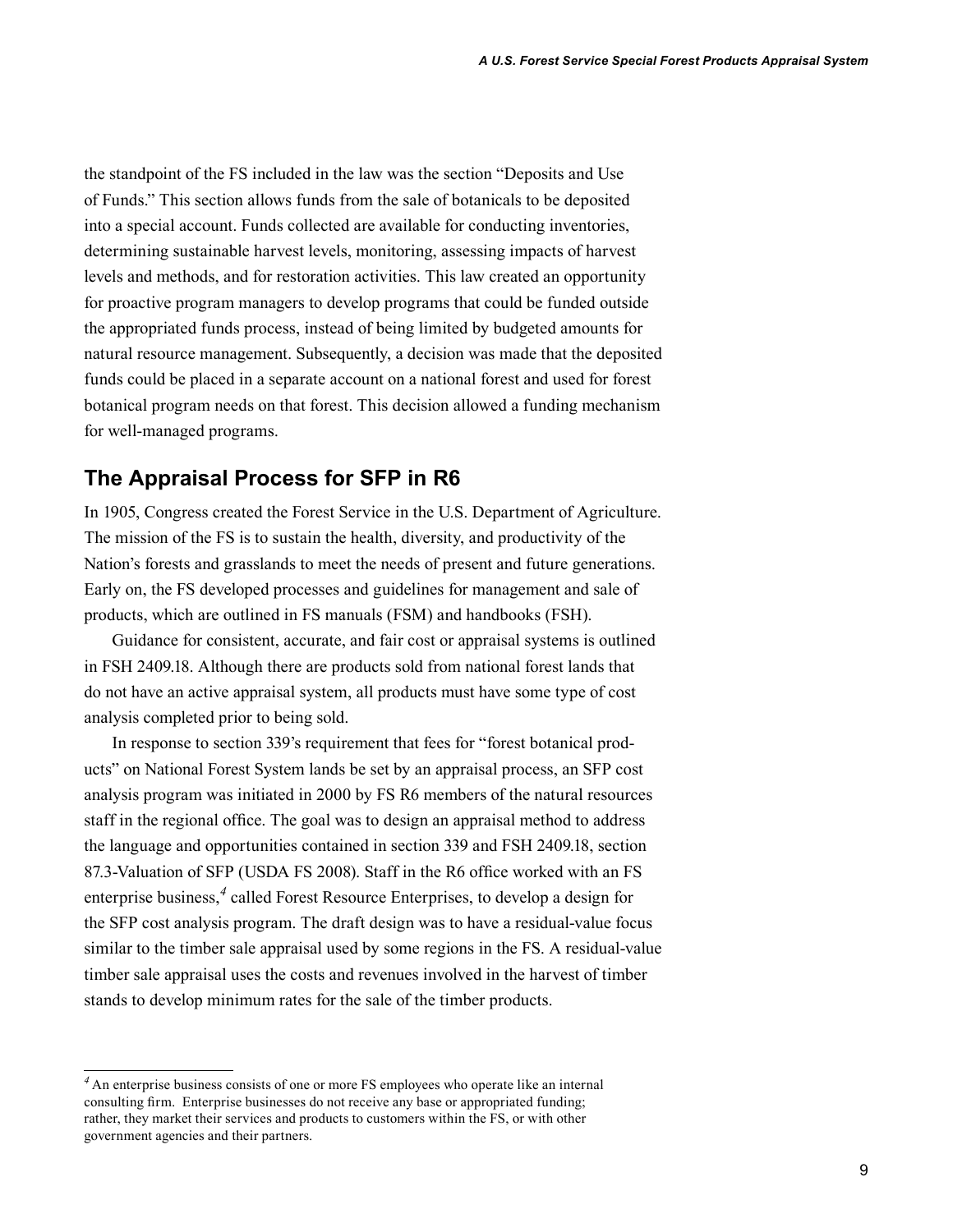**This appraisal model was intended to be user friendly to allow those with no previous experience with residual-value appraisals to easily use it.**

All FS ranger districts or forests selling SFP are required to establish fair market values and develop minimum rates for individual products. A high percentage of the established minimum rates were reviewed by the R6 regional office and modified when product values were found to need revision or further analysis.

The appraisal model for R6 was designed to address the fair market value directives in section 339; provide resource managers with current, accurate, and easily updated values for products being sold; and maximize the retained receipts opportunities outlined in the law. The appraisal system is essentially an Excel*<sup>5</sup>* spreadsheet model utilizing a residual-value appraisal design.

This appraisal model was intended to be user friendly to allow those with no previous experience with residual-value appraisals to easily use it. The system provides the required information quickly, whether the user is issuing one or many permits. It is also designed to develop permit prices for districts or forests, at the beginning of the calendar year, so users can see what the product and minimum rates are for all products. During the beta testing completed on the Chemult Ranger District, personnel unfamiliar with appraisal systems conducted a product appraisal in less than 1 minute.

The residual-value appraisal uses a process whereby all associated harvest costs are included in the analysis to assist in achieving a fair and unbiased base rate or a minimum fee for permits. These costs were obtained by contacting harvesters and discussing their activities. They were asked which products they harvested, the locations of their harvest activities, how many miles they traveled to harvest their products, how many hours they worked per day on average, how much they harvested on an average day, fuel prices in their area, and the locations of the sheds or buyers where their products were sold.

This information was entered into the product price spreadsheet model. The model performs the calculations needed to develop individual product minimum rates for the point of sale. These calculations can be downloaded from the R6 Web site into the "existing product" appraisal system used by forest or district personnel.*<sup>6</sup>* All products included in the "existing product" appraisal have cost and price data already included in the model.

Periodically, new markets develop, resulting in requests for new product sales. The "new product" appraisal module is designed for the frontline appraiser to collect the same harvest and cost information from the customer that has been

<sup>&</sup>lt;sup>5</sup>The use of trade or firm names in this publication is for reader information and does not imply endorsement by the U.S. Department of Agriculture of any product or service.

*<sup>6</sup>*This Web site is http://www.fs.fed.us/r6/nr/fp/FPWebPage/FP70104A/ Special%20Forest%20Products.htm.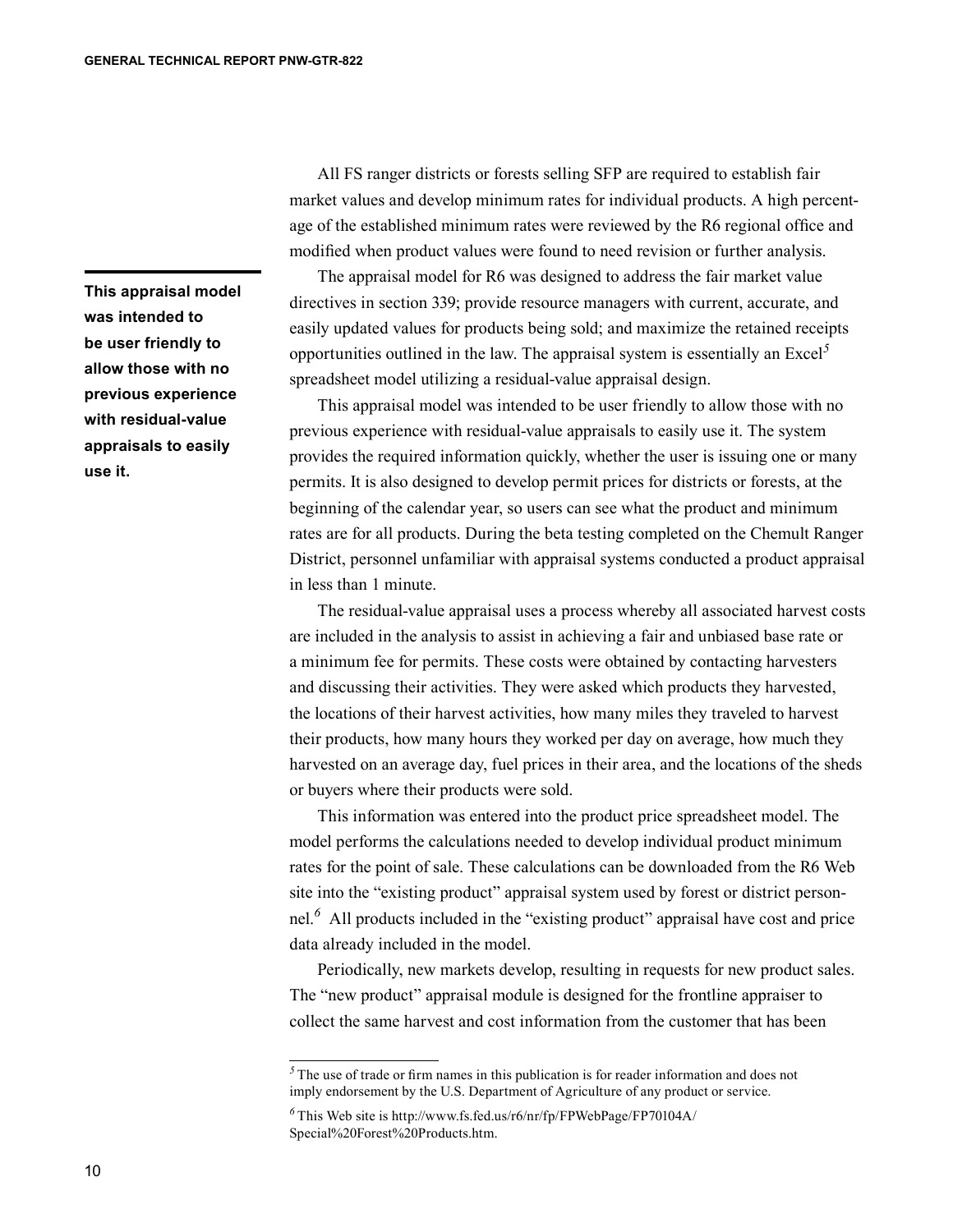collected on the existing products. This information can be saved in a separate electronic file and then downloaded into the "product price" database and included in the "existing product" appraisal model in the future.

To gather first point of sales values for "new product" transactions, appraisers rely on relationships with customers to assist in gathering price information. An appraiser records the product name, the unit of measure by which the product is sold at the first point of sale, the fair market value of the product, harvest and transportation costs, and production per day. The average, or default, values for products by region are developed by gathering this kind of information for many locations and products. The starting point for fair market value is 10 percent of the average shed price for a given product.<sup>7</sup> A fair market value per unit of measure is developed for a given product, and is stored in the regional database. Each fair market value is based on the national forest in which the product is being appraised. Region 6 of the FS is divided into four zones that have significant differences in pricing, costs, or products: western and eastern Oregon, and western and eastern Washington.

A harvest and transportation cost per unit of measure is developed for each zone. The harvest and transportation cost includes the following variables:

- Hours per day: hours worked per day, including travel (the default is 8 hours)
- Hourly wage rate: an estimate of the average hourly wage for harvesters for each national forest, using the state minimum wage where the harvest occurred
- Mileage rate: the cost per mile traveled, using the Internal Revenue Service mileage reimbursement figure (\$0.55 per mile as of January 1, 2009)
- Miles per trip: average miles traveled, by zone and product type using the assumption that a trip is from home to the harvest area to the buying shed
- Production per day: average amount harvested per day by unit of measure, such as pounds or bunches

The equation for harvest and transportation cost is as follows:

harvest and transportation  $cost = [(hours per day x hour] y wage rate)$ 

- + (miles per trip x mileage rate)]
- ÷ production per day

*<sup>7</sup>*Forest Service Handbook 2409.18.87.3 specifies that 10 percent be used to ensure that a harvester has a reasonable chance of making a profit over and above the fees paid for permits.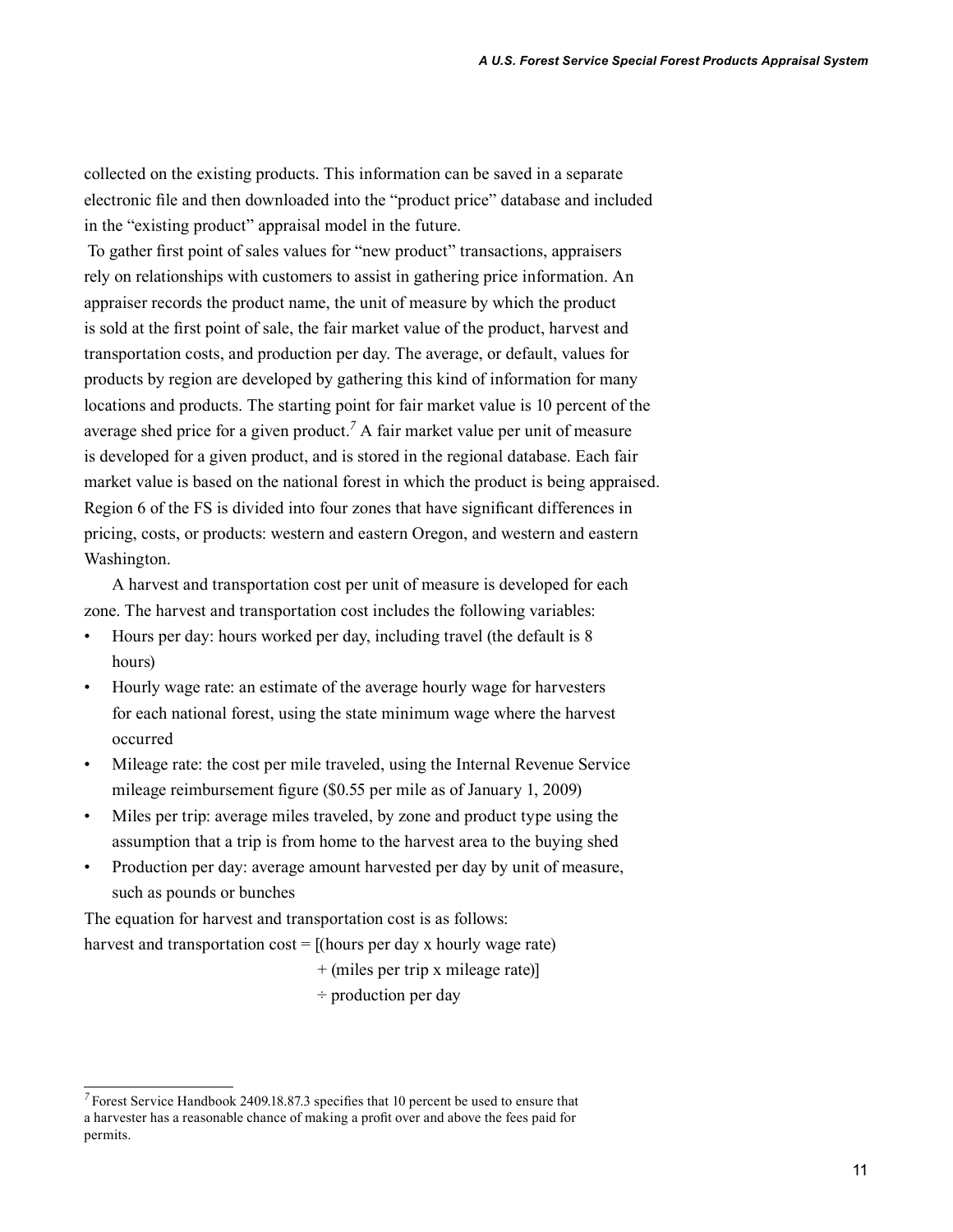The appraisal cost is adjusted by a percentage of the fair market value, called a rollback factor, designed to adjust for profit and risk fluctuations. The rollback factor in R6 is currently 10 percent of the fair market value.

There is a feature built in called "other costs." This feature is an adjustment input that can be used for any additional or unusual costs outside the scope of normal business operations. This adjustment is only to be used in special situations, such as when motorized access to a harvest area is blocked so that the additional cost of the time it takes to walk in and out of the area needs to be taken into account. The appraiser would work with the harvester to come up with a factor to be input as a monetary value. For example, if the minimum rate for the product is \$0.10 per unit of measure and the additional time it takes to walk in adds 10 percent to the harvest and transportation cost, the input value would be \$0.01. This would adjust the harvest and transportation cost-per-pound data and could change the permit price-per-pound amount. There is also a "notes" block associated with the "other costs" feature, where the appraiser types in the reasons and justification for these additional costs.

The appraised price per unit of measure is given by the following equation: appraised price per  $UOM = FMV (1 - RBF) - (harvest and transportation costs),$ Where

 $UOM =$ unit of measure.

 $FMV = fair market value$ .

RBF = rollback factor, and

harvest and transportation costs have been adjusted for any "other costs."

The permit price per unit of measure charged to the customer may or may not be the appraised price per unit of measure. The permit price per unit of measure is the greater of either the minimum rate per unit of measure or the appraised price per unit of measure. The appraised price per unit of measure may actually be a negative value. If the appraised price per unit of measure is a negative value, then the price paid per unit of measure for the product will revert to the established minimum rates. The minimum rates charged for each product are reviewed and approved by the R6 program director.

The appraisal model includes the option to include program charges in the appraisal calculation. Section 339 includes wording associated with cost recovery, which can include activities such as inventory, planning, environmental analysis, permit issuance, and monitoring. The cell "program charge" addresses the need to include a method to provide for cost recovery. It can accommodate an additional charge to the cost of the permit. This charge can provide additional funds for the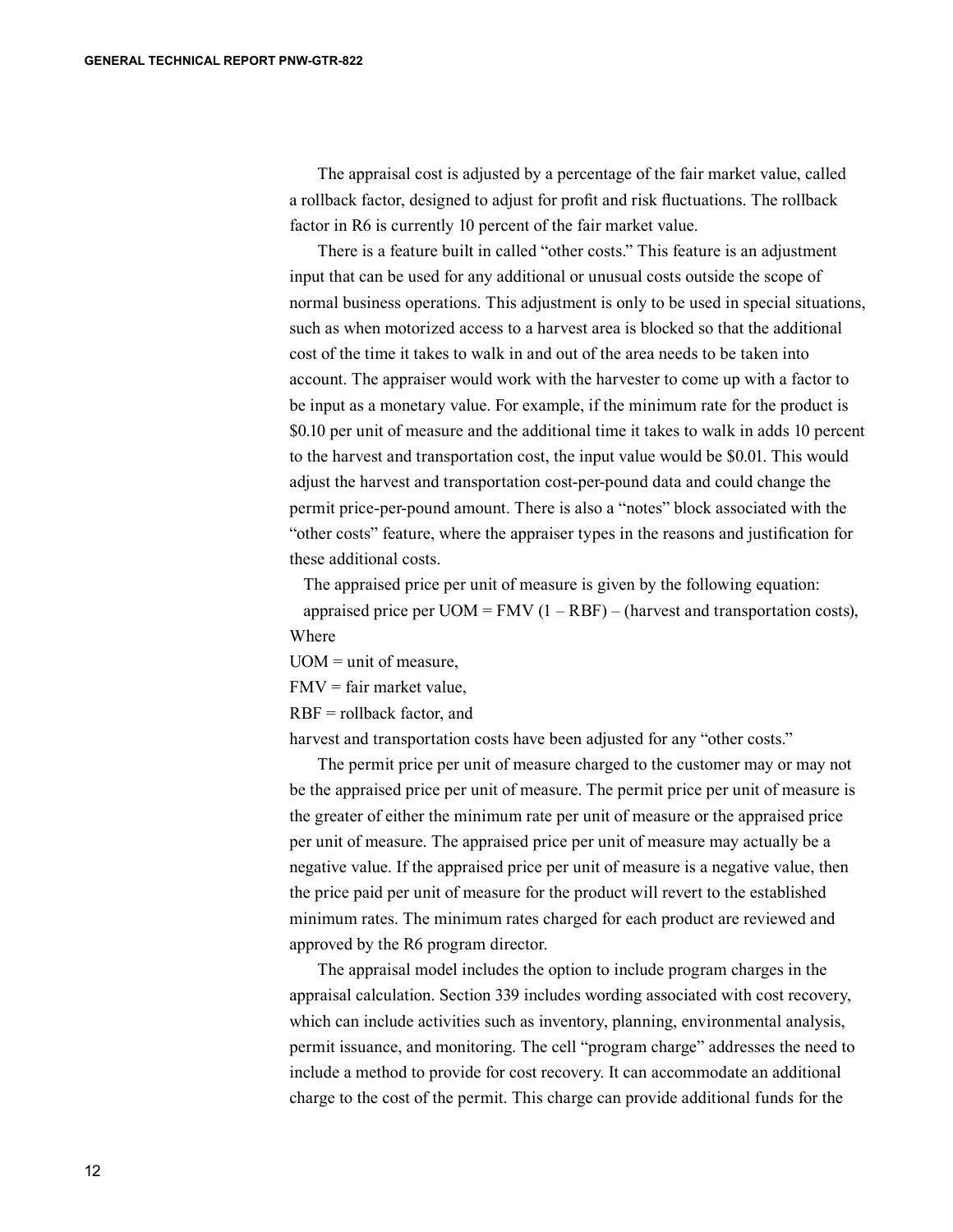programmatic needs of SFP programs. This feature can only be used at the direction of the R6 regional office. This charge can only be applied to forest botanical products.

The cell "total value" is equal to the permit price per unit of measure multiplied by the total number of units requested by the customer. As mandated by the Washington office of the FS, this charge cannot be less than \$20.00 per transaction.

The appraisal model showcases the pricing structure for an entire region and allows for periodic updates, value analysis, and monitoring. Product values, and harvest and transportation costs such as the mileage reimbursement rates, can be changed quickly. The model also meets the need for more consistent pricing structures on a broad geographic scale. For many years, customers had been expressing their dissatisfaction with the previous programs' lack of consistent permit prices between districts and forests.

The default values and assumptions used in the model can be displayed in a table to illustrate how individual products are appraised. This feature is the "default" tab located on the bottom left area of the "existing product" spreadsheet. The intent of this feature is to provide an overview of the parameter values used to establish the permit fees that permit issuers can share with their customers. This table provides the viewer with a visual record of costs included in the computed values of the product. The information includes the default item, the values used, and a notes column with an explanation of the individual values.

This feature was designed to be an educational tool for internal and external users of the program. The intent is to showcase the level of analysis that has gone into developing the prices for individual products. Although customers may not agree with the prices established for the products, they at least have the option of viewing the values included in the calculations, which provides a basis for discussion. Tables 1 and 2 are two examples of default tables.

These tables illustrate that in some cases, a product will have a different permit price depending on the zones from which it is harvested and sold. Transplants 2 to 3 feet in height sold on the Umpqua National Forest have a slightly different value than the same product sold on the Okanogan National Forest. The total permit price ("total permit value" in the tables) for 100 units sold on the Umpqua is \$886.00, whereas the total value for this amount sold on the Okanogan is \$856.00. In this example, this is due to differences in trip miles and differences in wage rates.

**The appraisal model showcases the pricing structure for an entire region and allows for periodic updates, value analysis, and monitoring.**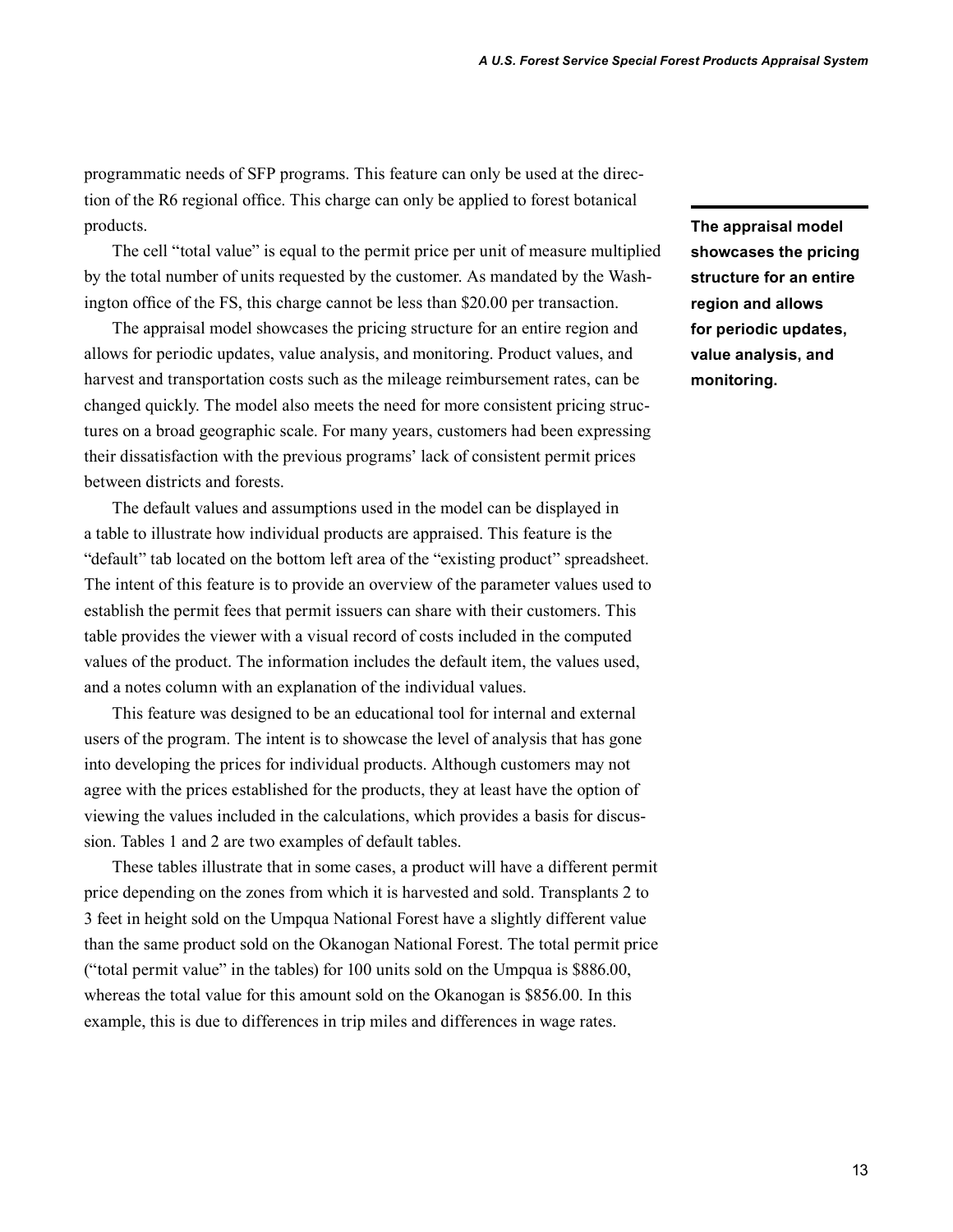| Appraisal item          | Default or calculated value | <b>Notes</b>                                                      |
|-------------------------|-----------------------------|-------------------------------------------------------------------|
| Product                 | Transplants $2+$ to 3 feet  | Type of special forest product                                    |
| Units (UOM)             | Each                        | Base unit of measure for product                                  |
| Forest or region        | Umpqua                      | Product location, national forest, or<br>region                   |
| Fair market value (FMV) | \$15.00                     | Dollars per unit, average wholesale<br>price for forest or region |
| Wage rate               | \$8.40                      | Dollars per hour for forest or region<br>(minimum wage)           |
| Mileage rate            | \$0.55                      | Dollars per mile                                                  |
| Production              | 50.0                        | Average units produced per day                                    |
| Hours per day           | 8.0                         | Hours worked per day, includes travel                             |
| Trip miles              | 300.0                       | Average trip miles for forest or region                           |
| Harvest and             |                             |                                                                   |
| transportation cost     | \$4.64                      | Harvest $cost + trans cost (per UOM)$                             |
| Quantity                | 100.0                       | Quantity of units purchased or<br>appraised                       |
| Rollback factor         | 10.0 percent                | Percentage of FMV (market fluctuation<br>factor)                  |
| Minimum rate            | \$1.00                      | Lowest amount per UOM the product<br>can sell for                 |
| Total permit value      | \$886                       |                                                                   |
| Value per UOM           | \$8.86                      |                                                                   |

**Table 1—Default values for transplants 2+ to 3 feet on the Umpqua National Forest in Oregon***<sup>a</sup>*

UOM = unit of measure.

Note: This table is a modified version of the actual spreadsheet.

*<sup>a</sup>*Default and calculated values used in cost appraisal, version R6-3.53, appraisal date August 4, 2009.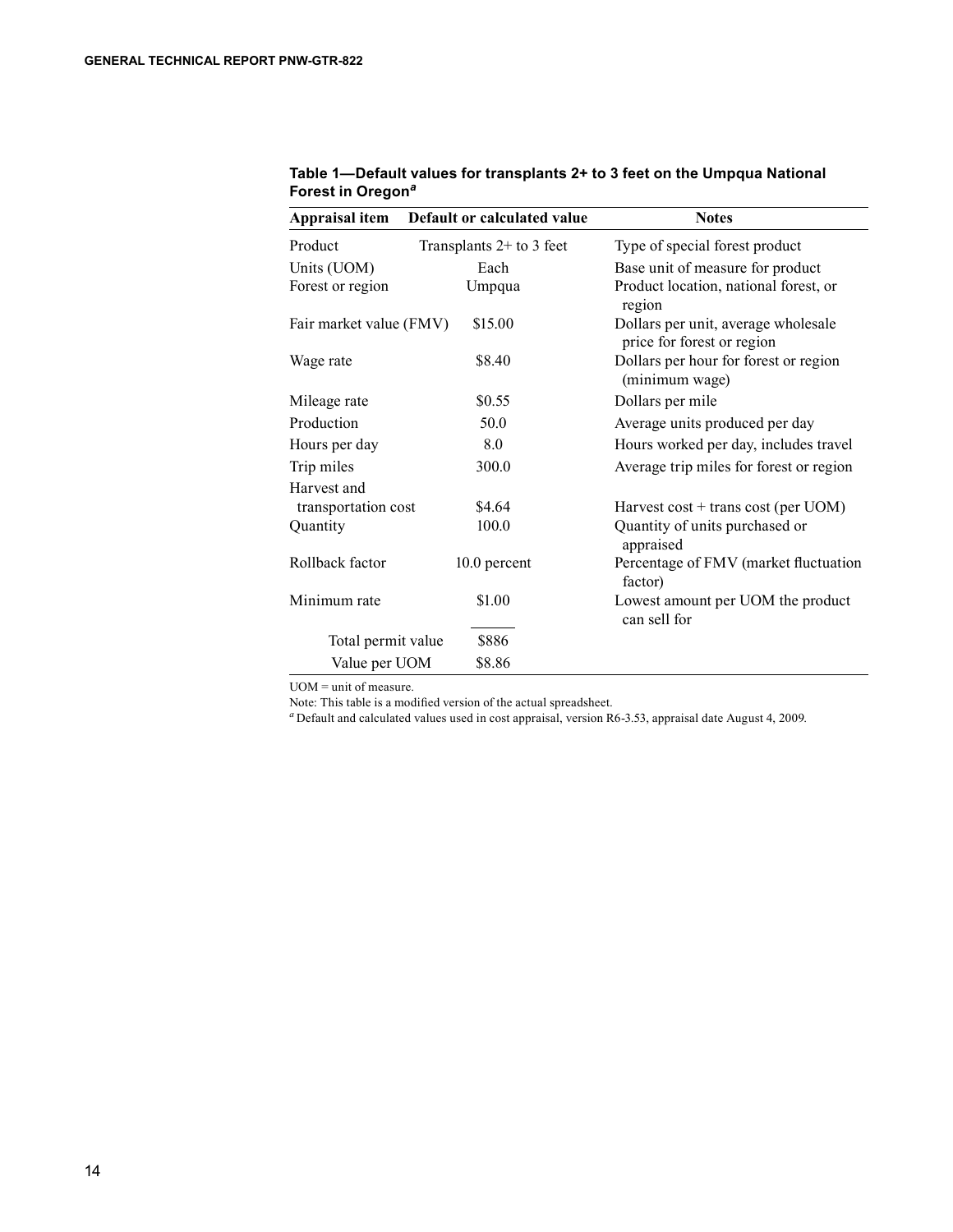| Appraisal item          | Default or calculated value | <b>Notes</b>                                                      |
|-------------------------|-----------------------------|-------------------------------------------------------------------|
| Product                 | Transplants $2+$ to 3 feet  | Type of special forest product                                    |
| Units (UOM)             | Each                        | Base unit of measure for product                                  |
| Forest or region        | Okanogan                    | Product location, national forest, or<br>region                   |
| Fair market value (FMV) | \$15.00                     | Dollars per unit, average wholesale<br>price for forest or region |
| Wage rate               | \$8.55                      | Dollars per hour for forest or region<br>(minimum wage)           |
| Mileage rate            | \$0.55                      | Dollars per mile                                                  |
| Production              | 50.0                        | Average units produced per day                                    |
| Hours per day           | 8.0                         | Hours worked per day, includes travel                             |
| Trip miles              | 325.0                       | Average trip miles for forest or region                           |
| Harvest and             |                             |                                                                   |
| transportation cost     | \$4.94                      | Harvest $cost + trans cost (per UOM)$                             |
| Quantity                | 100.0                       | Quantity of units purchased or<br>appraised                       |
| Rollback factor         | 10.0 percent                | Percentage of FMV (market fluctuation<br>factor)                  |
| Minimum rate            | \$1.00                      | Lowest amount per UOM the product                                 |
|                         |                             | can sell for                                                      |
| Total permit value      | \$856                       |                                                                   |
| Value per UOM           | \$8.56                      |                                                                   |

#### **Table 2—Default values for transplants 2+ to 3 feet on the Okanogan National Forest in Washington***<sup>a</sup>*

UOM = unit of measure.

Note: This table is a modified version of the actual spreadsheet.

<sup>a</sup>Default and calculated values used in cost appraisal, version R6-3.53, appraisal date August 4, 2009.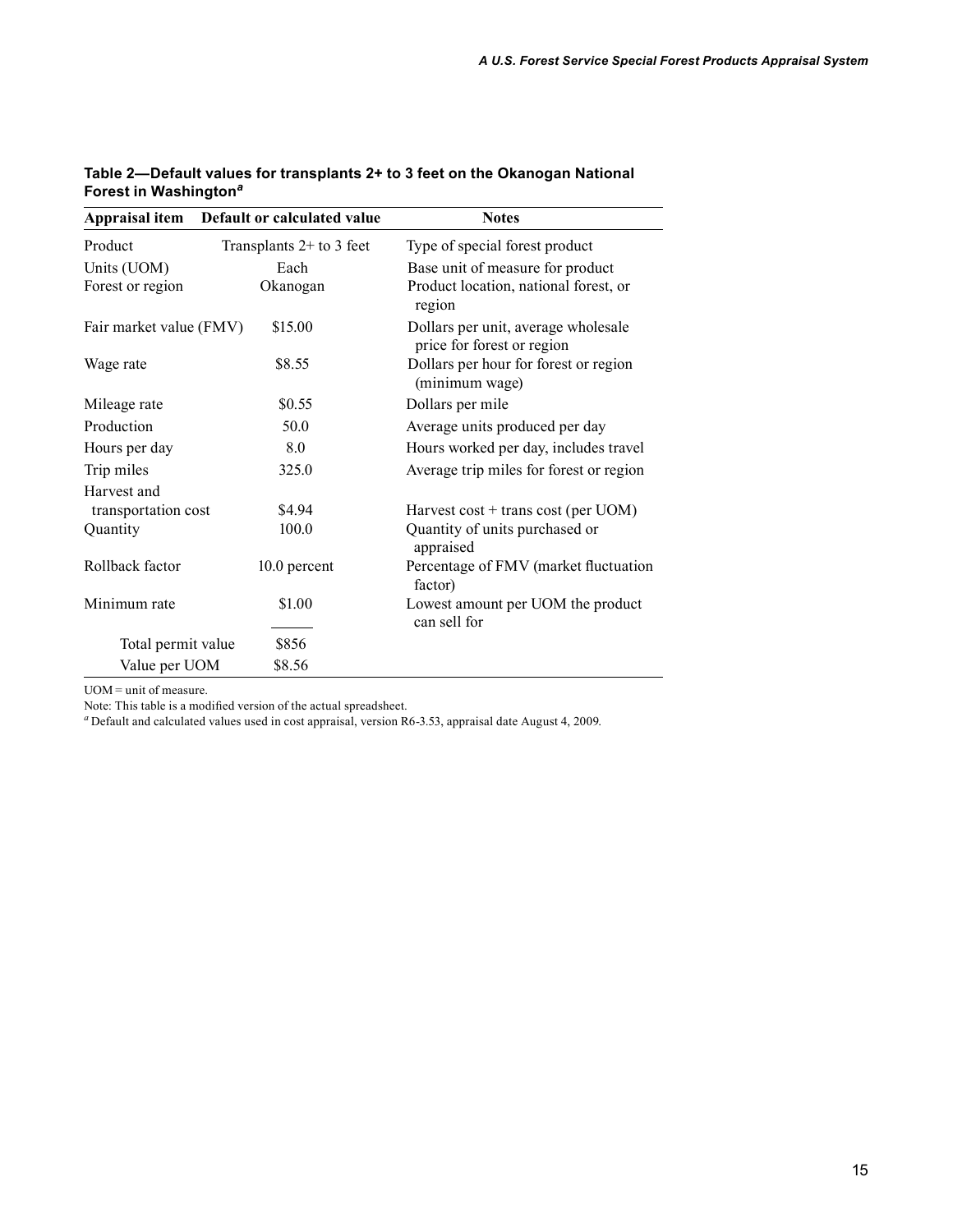**In general, the harvesters and buyers had little to no knowledge of the detailed mechanics of the cost appraisal system.**

#### **Assessment of the Cost Appraisal System for R6**

To assess the value, impact, and effectiveness of the cost appraisal system, we contacted four FS SFP program managers, four SFP harvesters, and four SFP buyers in the Pacific Northwest. In general, the harvesters and buyers had little to no knowledge of the detailed mechanics of the cost appraisal system. Some felt that the system had resulted in more consistent permit pricing for products across the region, whereas others felt that pricing was still inconsistent. Several of the harvesters and buyers offered comments that were unrelated to the cost appraisal system itself, but which point to the benefit of retaining receipts from the sale of permits. For example, they felt retained receipts could be used to train FS personnel to lay out SFP sales better.

Buyers cited instances in which FS estimates of the amount of product in a sales area were overestimated. They expressed concerns that on some districts, very few sales were available, and, in some cases, access to harvest areas was difficult, whereas on other districts with proactive SFP managers, there were many sales, and access to products was very good. They also offered examples in which products were misidentified and sold as the wrong product (i.e., Shasta red fir [*Abies magnifica* A. Murray var. *shastensis* Lemmon] was being sold as noble fir [*Abies procera* Rehder]). One harvester/buyer stated that if the FS did not put out sales, the products would just be stolen without the FS or local communities reaping any of the benefits. They disliked the fact that on some districts, the SFP program was handled by detailers<sup>8</sup> or persons who had many other responsibilities with little commitment to SFP. Some felt retained receipts could be used to improve pricing consistency, product access, and quality of the offered sales. One harvester commented that a lot of theft was occurring and perhaps the retained receipts could be used to provide better enforcement of harvest. Another harvester believed retained receipts that allowed the FS to put money back into the program is a good thing, but worried that permit prices might be increased for this purpose even if actual costs and values do not change. This harvester did not believe the process of gathering fair market values was a good, equitable process and felt that the government is finding more ways to not provide goods and services to the public.

The SFP managers contacted had various levels of experience in that role ranging from a little over 2 years to over 20 years. Concurring with results from our harvester and buyer interviews, the managers felt that most harvesters and buyers

*<sup>8</sup>*A detailer is an employee who is temporarily assigned to a different position for a specified period and who is expected to return to his or her regular duties at the end of the assignment.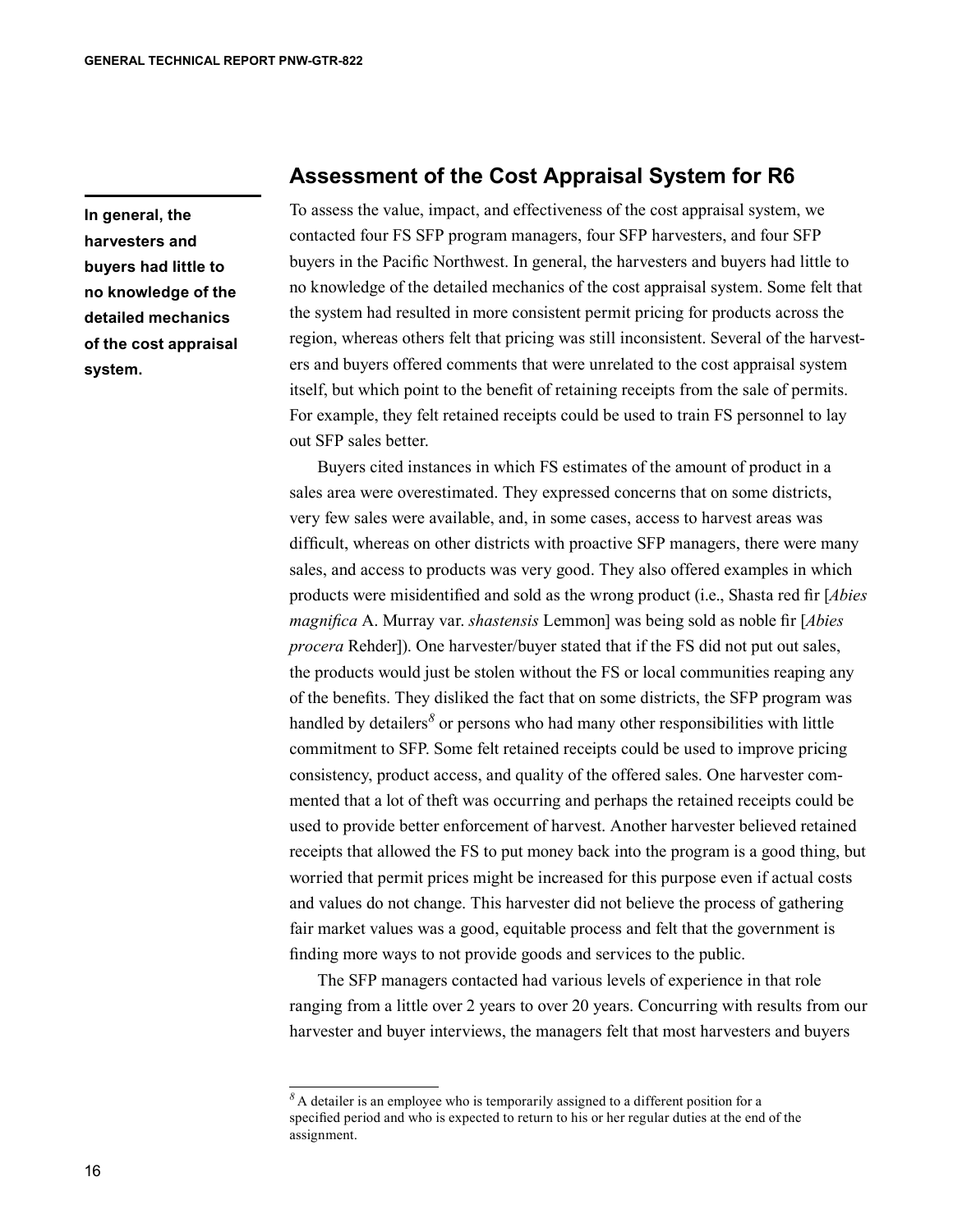are not interested in the inner-workings of the appraisal system and that questions generally arise only when a permit price is higher than expected. The managers appreciated the ability to show customers how prices are derived by either walking them through the appraisal process for a particular product or printing out a default page, which lists the prices and costs used in the calculation of the permit price for the product in question. If a customer believes some of the values or costs used have changed and can provide supporting information for more accurate costs or values, these new values can be easily put into the system to calculate updated permit prices.

Some of the managers commented that the prices coming out of the appraisal system were the same or varied little from the previous prices they were charging. However, they all agreed that having a single, well-documented system in place, which is used regionwide adds consistency and credibility to the prices charged. One manager stated that the system not only allows for better communication with customers regarding permit prices, but also facilitates better communication regarding the pricing process and the SFP program in general to line officers and other FS employees. Some managers felt that in the short term, their work load increased when the appraisal system first came online, but in the long term, it is leading to less work because the appraisal system allows them to easily update existing product prices when necessary and provides a consistent framework to follow to determine permit prices for new products as customers request them.

In general, the managers were satisfied with the system used to update costs; however, one manager stated that he would like to be more involved in gathering information from harvesters during the updating process, because he feels managers are missing out on the benefits of customer contacts and building good relationships. He also believes a larger sample size (of harvesters to derive cost and product value estimates) would improve the credibility issue with harvesters.

With regard to their new ability to retain receipts, the managers felt that not enough money has yet been retained to lead to major improvements, but as time passes and receipts increase, there will be more opportunities for individual program improvements. Some of the current or proposed uses of retained receipts mentioned by managers included increased staffing of front desk employees during peak harvest times, funding SFP-related National Environmental Policy Act projects, and developing and implementing processes for monitoring the harvest and management of SFPs.

17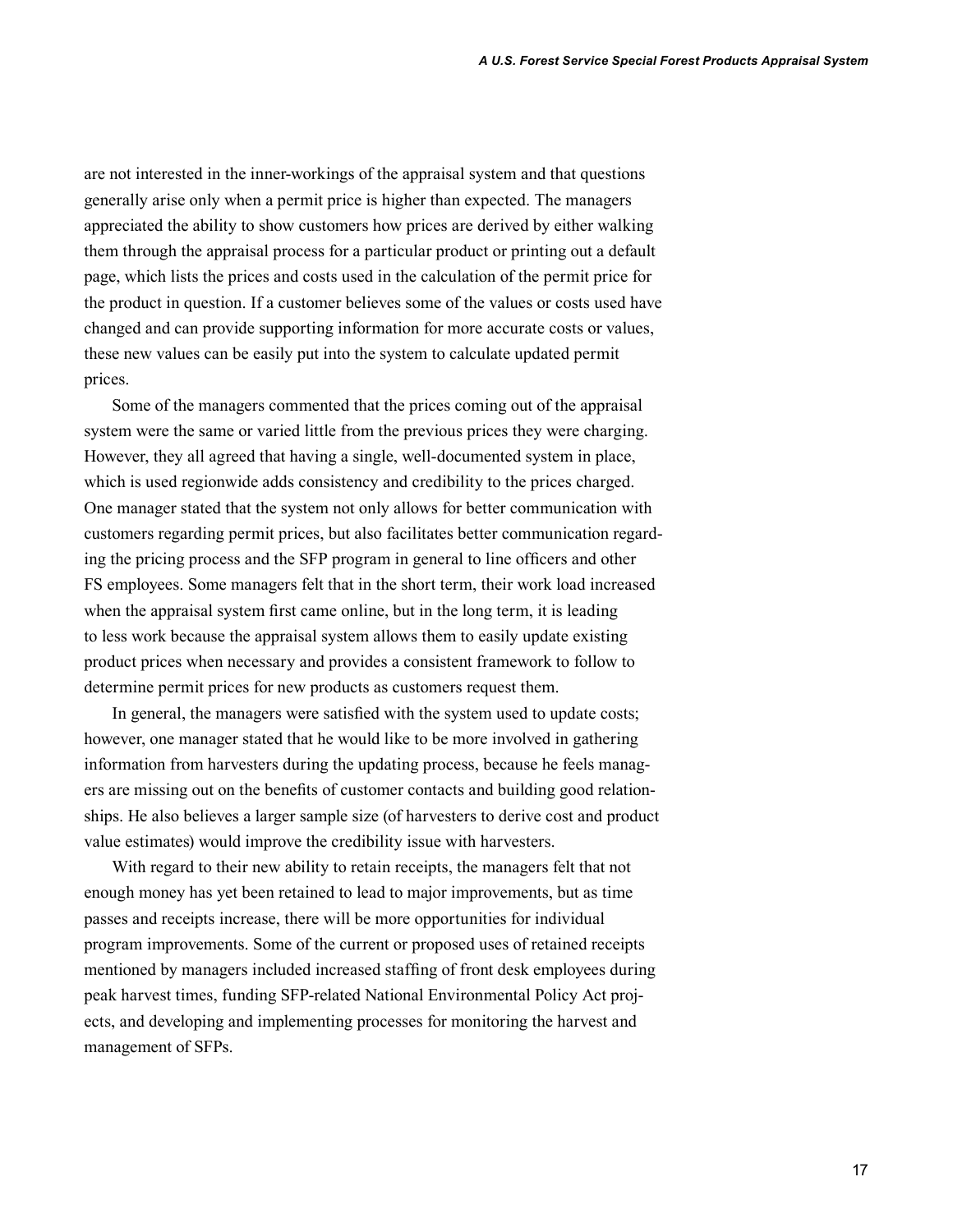#### **Conclusions**

The SFP appraisal system developed for R6 was the first of its kind within the National Forest System. It was designed to be user friendly, address the needs for consistency across regional boundaries, showcase the pricing structure, and simplify the updating of costs. The system was to be flexible, quick, and easy for appraisers to use to establish both individual permit prices and annual pricing structures.

The appraisal system was developed to address the language contained in section 339, the Forest Service Manual, the Forest Service Handbook, and the Code of Federal Regulations. It also provides opportunities contained in the wording within Section 339 regarding programmatic funding, environmental analysis, monitoring, and the important issue of sustainability. The potential for SFP programs to become more fiscally independent was also an important part of the design of the appraisal system.

Many program managers had heard complaints from their customers about the lack of consistency in pricing structures in SFP programs across the region. Many complaints regarded pricing differences for the same products between districts on the same forests. Region 6 has been particularly proactive in addressing these issues. Many meetings were held with FS personnel, concerned citizens, and public interest groups to share thoughts on how programs were managed and issues that needed to be addressed. The SFP appraisal system was one of the primary tools that resulted from these meetings and discussions with customers.

Our interviews with managers, harvesters, and buyers indicate that the cost appraisal system has led to a more consistent permit pricing methodology that is easier for managers to use, provides transparency for customers, and results in defensible permit prices. If a harvester believes the permit price for a particular product is incorrect, the default table for that product can be used to identify the specific values used in the calculation of the product's permit price. This provides the harvester and manager the ability to easily identify and discuss the individual values that may (or may not) require adjustment.

The fact that some harvesters interviewed felt that prices were still inconsistent across the region may be attributable to a lack of understanding of the cost appraisal system. As discussed above, and illustrated by tables 1 and 2, there may be valid (and defensible) reasons why the permit price for a particular product will differ by zone within the region. More meetings to demonstrate the system to customers may help alleviate this perceived inconsistency. Whether customers would attend such meetings is unknown. Another possibility would be to develop a simple brochure to

**The cost appraisal system has led to a more consistent permit pricing methodology that is easier for managers to use, provides transparency for customers, and results in defensible permit prices.**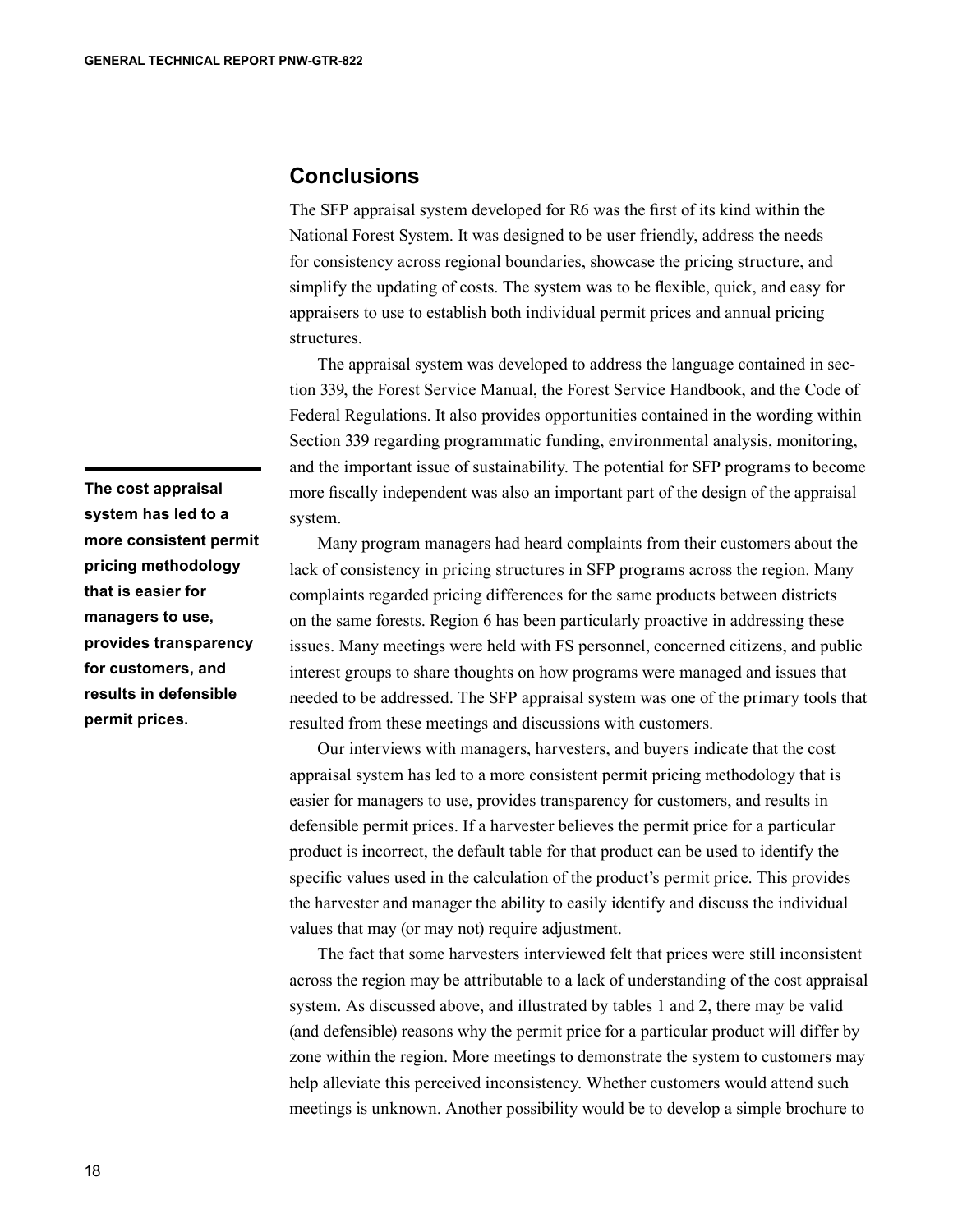illustrate why permit prices for the same product may differ between zones (similar to our illustration in tables 1 and 2).

The comment by one harvester who did not think the process of gathering fair market values is a good, equitable process is of concern. This comment lends credence to one of the manager's statements that the SFP managers themselves should be more involved in the cost updating process or at least have more individual contact information, because they are missing out on the benefits of customer contacts and building good relationships. This manager's comment that increasing the sample size of harvesters contacted when updating values for the model would help with the credibility issue with harvesters also appears valid.

Although in general the managers interviewed concurred that not enough receipts had yet been retained to provide substantial enhancements to SFP programs, they were hopeful regarding their future use. Region 6 accounted for almost 82 percent of the funds accruing to the FS retained receipt funds nationwide in fiscal year 2008, which is a testament to the proactive efforts in this region. In the future, some of these retained receipts may be used to address concerns raised by the harvesters and buyers interviewed including the need for permanent employees in SFP positions, better training for these employees in the design, administration, and monitoring of SFP sale areas, and more emphasis on putting SFP sales out on some forests or districts.

In conclusion, although there were some issues raised with the cost appraisal system, these issues stem mainly from a lack of understanding of how the system actually works rather than with the system design. Increased demonstration of the mechanics of the system and more interaction between SFP managers and customers in the updating process could go a long way to alleviate these issues. Perhaps the most important contribution of the SFP cost appraisal system developed for R6 is that the methodology it employs has been demonstrated to work. Other regions of the FS have already adopted this system, and those regions that do not yet have a permit pricing system in place have this readily adaptable and proven system available to use.

#### **Acknowledgments**

We thank Steve Rheinberger of Forest Resources Enterprises for his role in designing and maintaining the cost appraisal system and for valuable comments on this paper. We also thank all of the interviewees for their time and responses. Finally, we are indebted to Frank Duran, SFP program manager in R6, for his support of this project and for sharing his knowledge and insights throughout the process.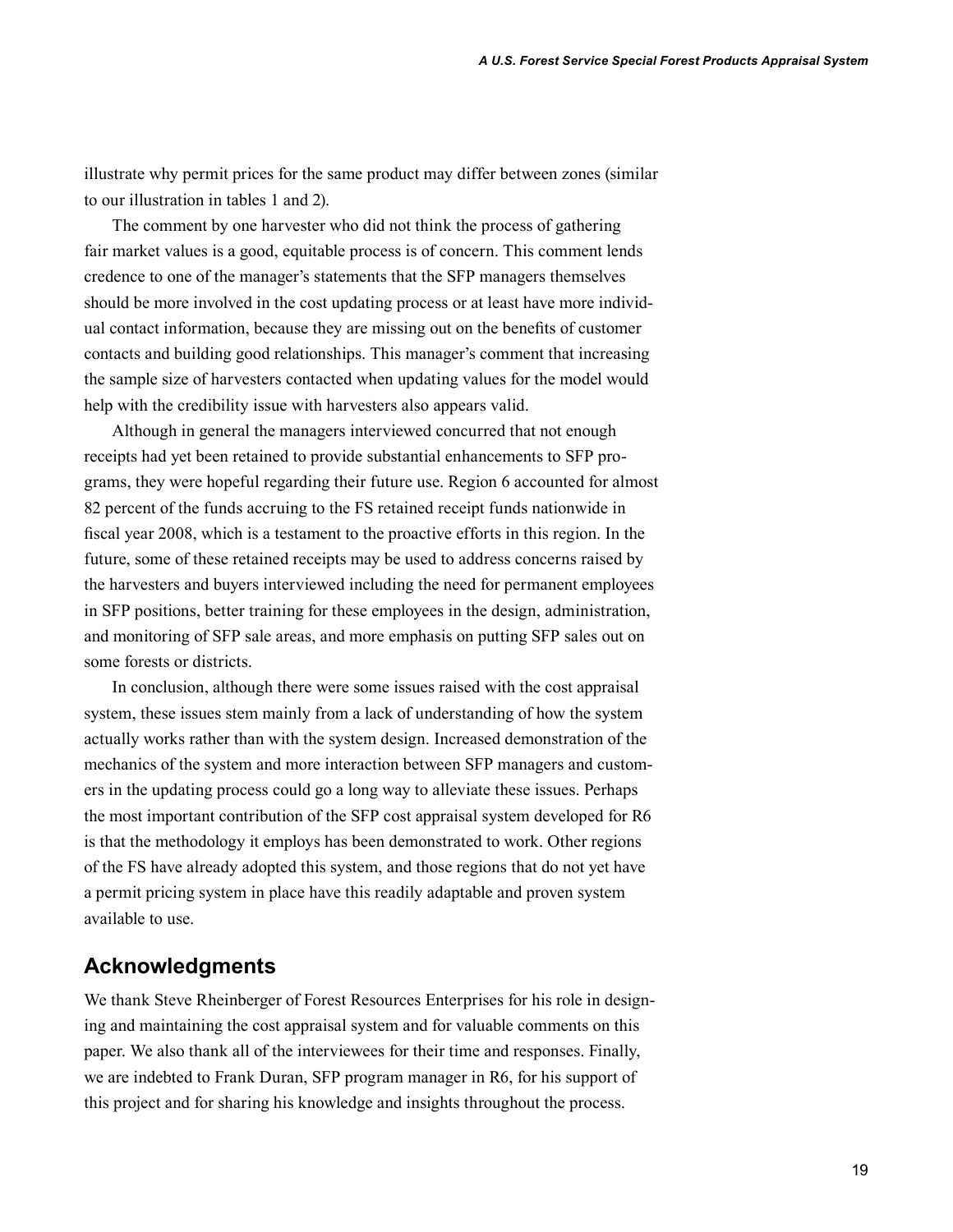## **Metric Equivalents**

| When you know: | <b>Multiply by:</b> | To find:      |
|----------------|---------------------|---------------|
| Feet           | 0.305               | <b>Meters</b> |
| <b>Miles</b>   | 1.609               | Kilometers    |

## **Literature Cited**

- **Abbott, A.H. 1933**. Huckleberry pie and closed roads. In: Northern Region News. Missoula, MT: U.S. Department of Agriculture, Forest Service, Northern Region. 5(6): 3–4.
- **Alexander, S.J.; Weigand, J.F.; Blatner, B.A. 2002.** Nontimber forest product commerce. In: Jones, E.T.; McLain, R.J.; Weigand, J., eds. Nontimber forest products in the United States. Lawrence, KS: University Press of Kansas: 115– 150.
- **Arnolds, E. 1995**. Conservation and management of natural populations of edible fungi. Canadian Journal of Botany. 73(Suppl. 1): S987–S998.
- **Ballard, H.L.; Huntsinger, L. 2006**. Salal harvester local ecological knowledge, harvest practices and understory management on the Olympic Peninsula, Washington. Human Ecology. 34(4): 529–547.
- **Charnley, S.; Fischer, A.P.; Jones, E.T. 2007**. Integrating traditional and local ecological knowledge into forest biodiversity conservation in the Pacific Northwest. Forest Ecology and Management. 246(1): 14–28.
- **Cocksedge, W.; Titus, B.D. 2006**. Short-term response of salal (*Gaultheria shallon* Pursh) to commercial harvesting for floral greenery. Agroforestry Systems. 68(2): 103–111.
- **Department of the Interior and Related Agencies Appropriations Act, 2000**; Pub. Law 106-113; div. B, Sec. 1000(a)(3) [title III, Sec. 339]. Pilot Program of Charges and Fees for Harvest of Forest Botanical Products. Act of November 29, 1999, 113 Stat. 1535, 1501A-119-200; 16 U.S.C. 528.
- **Department of the Interior and Related Agencies Appropriations Act, 2000, as amended November 2003**; Pub. Law 108-108; title III, Sec. 335, Act of November 10, 2003, 117 Stat. 1312.
- **Fisher, A.H. 1997**. The 1932 handshake agreement: Yakama Indian treaty rights and FS policy in the Pacific Northwest. Western Historical Quarterly. 28(2): 187–217.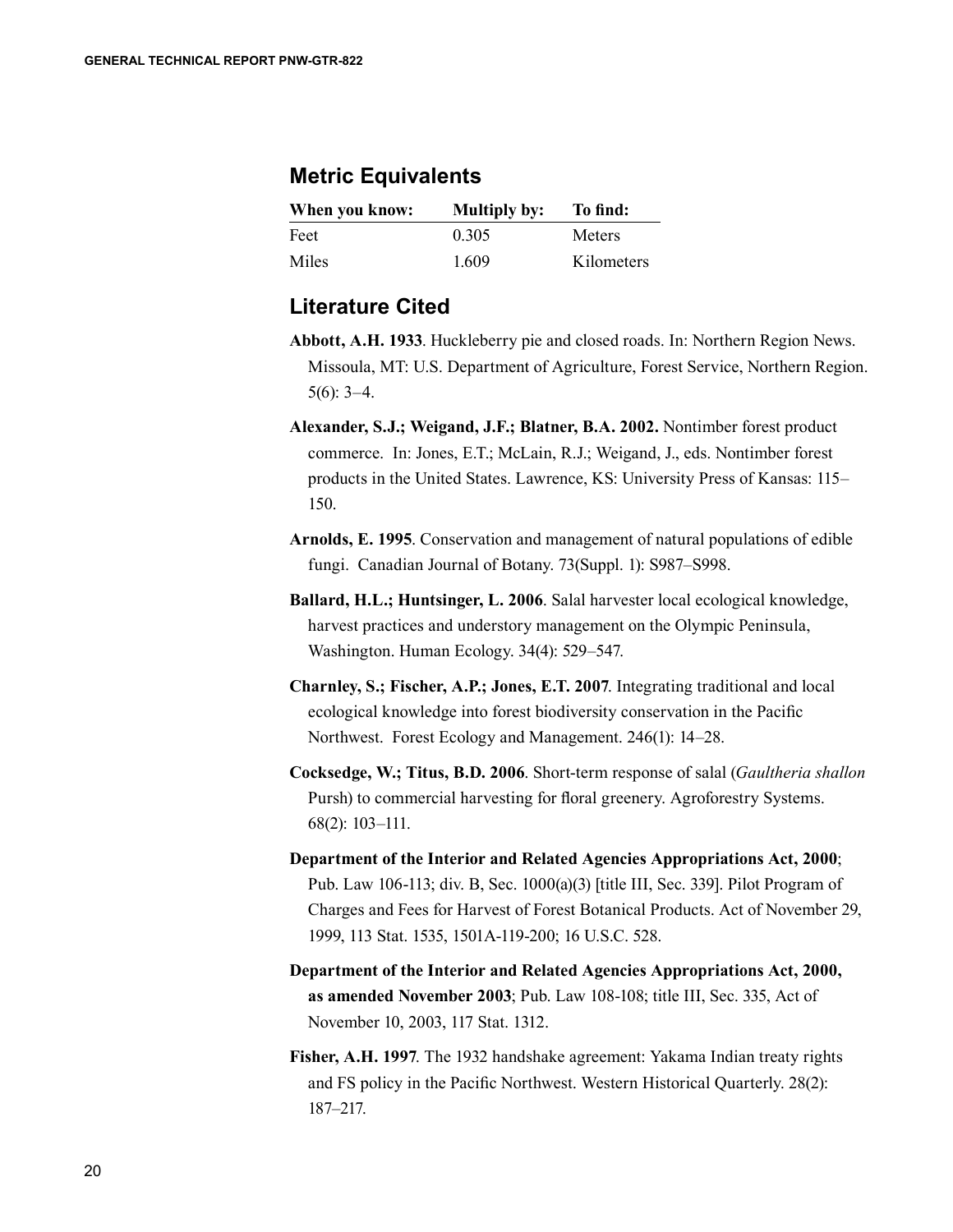- **Heckman, H. 1951**. The happy brush pickers of the high Cascades. Saturday Evening Post. October 6: 36–38, 103, 105.
- **Howell, S. 1991.** The brush business. The Ruralite. 38(4): 6–11.
- **Jones, E.T.; Lynch, K.A. 2007**. Nontimber forest products and biodiversity management in the Pacific Northwest. Forest Ecology and Management. 246(1): 29–37.
- **Kalač, P. 2001**. A review of edible mushroom radioactivity. Food Chemistry. 75(1): 29–31.
- **Kerns, B.K.; Alexander, S.J.; Bailey, J.D. 2004**. Huckleberry abundance, stand conditions and use in western Oregon: evaluating the role of forest management. Economic Botany. 58(4): 668–678.
- **Knutson-Vandenberg Act of 1930, as amended October 1976;** 16 U.S.C. 1600 et seq.
- **Lynch, K.A.; McLain, R.J. 2003**. Access, labor, and wild floral greens management in western Washington's forests. Gen. Tech. Rep. PNW-GTR-585. Portland, OR: U.S. Department of Agriculture, Forest Service, Pacific Northwest Research Station. 61 p.
- **McLain, R. 2008.** Constructing a wild mushroom panopticon: the extension of nation-state control over the forest understory in Oregon, USA. Economic Botany. 62(3): 343–355.
- **McLain, R.J.; Alexander, S.J.; Jones, E.T. 2008.** Incorporating understanding of informal economic activity in natural resource and economic development policy. Gen. Tech. Rep. PNW-GTR-755. Portland, OR: U.S. Department of Agriculture, Forest Service, Pacific Northwest Research Station. 53 p.
- **McLain, R.J.; Christensen, H.H.; Shannon, M.A. 1998**. When amateurs are the experts: amateur mycologists and wild mushroom politics in the Pacific Northwest, USA. Society and Natural Resources. 11(6): 615–626.
- **Pilz, D.; McLain, R.; Alexander, S.J.; Berch, S.; Wurtz, T.; Parks, C.G.; McFarlane, E.; Baker, B.; Villarreal-Ruiz, L.; Weber, N.S.; Smith, J.E.; Molina, R. 2007.** Ecology and management of commercially harvested morels in western North America. Gen. Tech. Rep. PNW-GTR-710. Portland, OR: U.S. Department of Agriculture, Forest Service, Pacific Northwest Research Station. 161 p.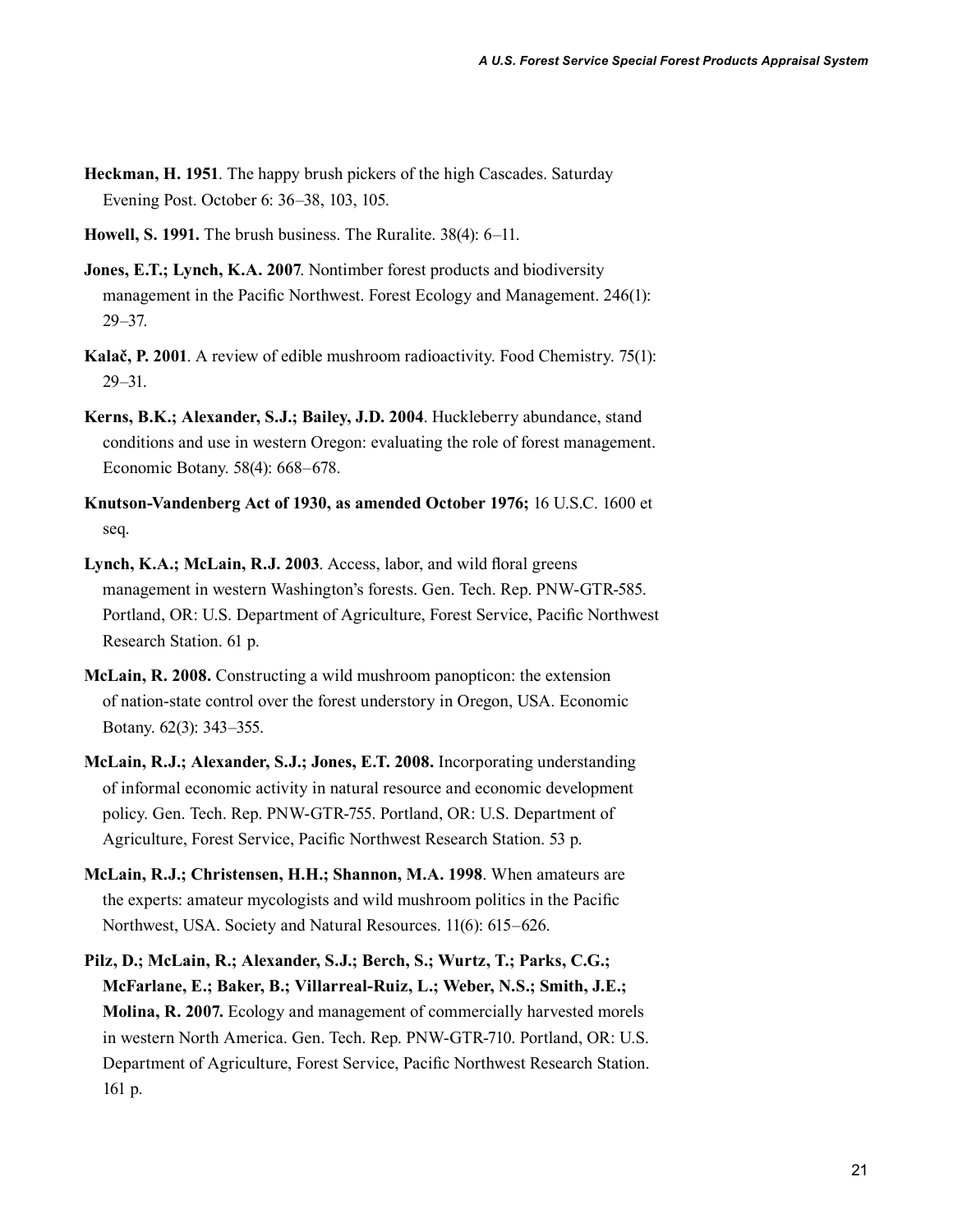- **Pilz, D.; Smith, J.; Amaranthus, M.P.; Alexander, S.; Molina, R.; Luoma, D. 1999.** Mushrooms and timber: managing commercial harvesting in the Oregon Cascades. Journal of Forestry. 97(3): 4–11.
- **Richards, R.T.; Alexander, S.J. 2006**. A social history of wild huckleberry harvesting in the Pacific Northwest. Gen. Tech. Rep. PNW-GTR-657. Portland, OR: U.S. Department of Agriculture, Forest Service, Pacific Northwest Research Station. 113 p.
- **Schlosser, W.; Blatner, K.; Chapman, R. 1991**. Economic and marketing implications of special forest products harvest in the coastal Pacific Northwest. Western Journal of Applied Forestry. 6(3): 67–72.
- **Spreyer, K.K. 2004.** Tales from the understory: labor, resource control, and identity in western Washington's floral greens industry. Berkeley, CA: University of California. 273 p. Ph.D. dissertation.
- **U.S. Census Bureau. 2009**. County business patterns [Database]. http://www. census.gov/econ/cbp/index.html. (July 31).
- **U.S. Department of Agriculture, Forest Service [USDA FS]. 2008**. Timber sale preparation handbook. FSH 2409.18 Amend. 2409.18-2008-1. Washington, DC.
- **Wurtz, T.L.; Wiita, A.L.; Weber, N.S.; Pilz, D. 2005**. Harvesting morels after wildfire in Alaska. Res. Note PNW-RN-546. Portland, OR: U.S. Department of Agriculture, Forest Service, Pacific Northwest Research Station. 31 p.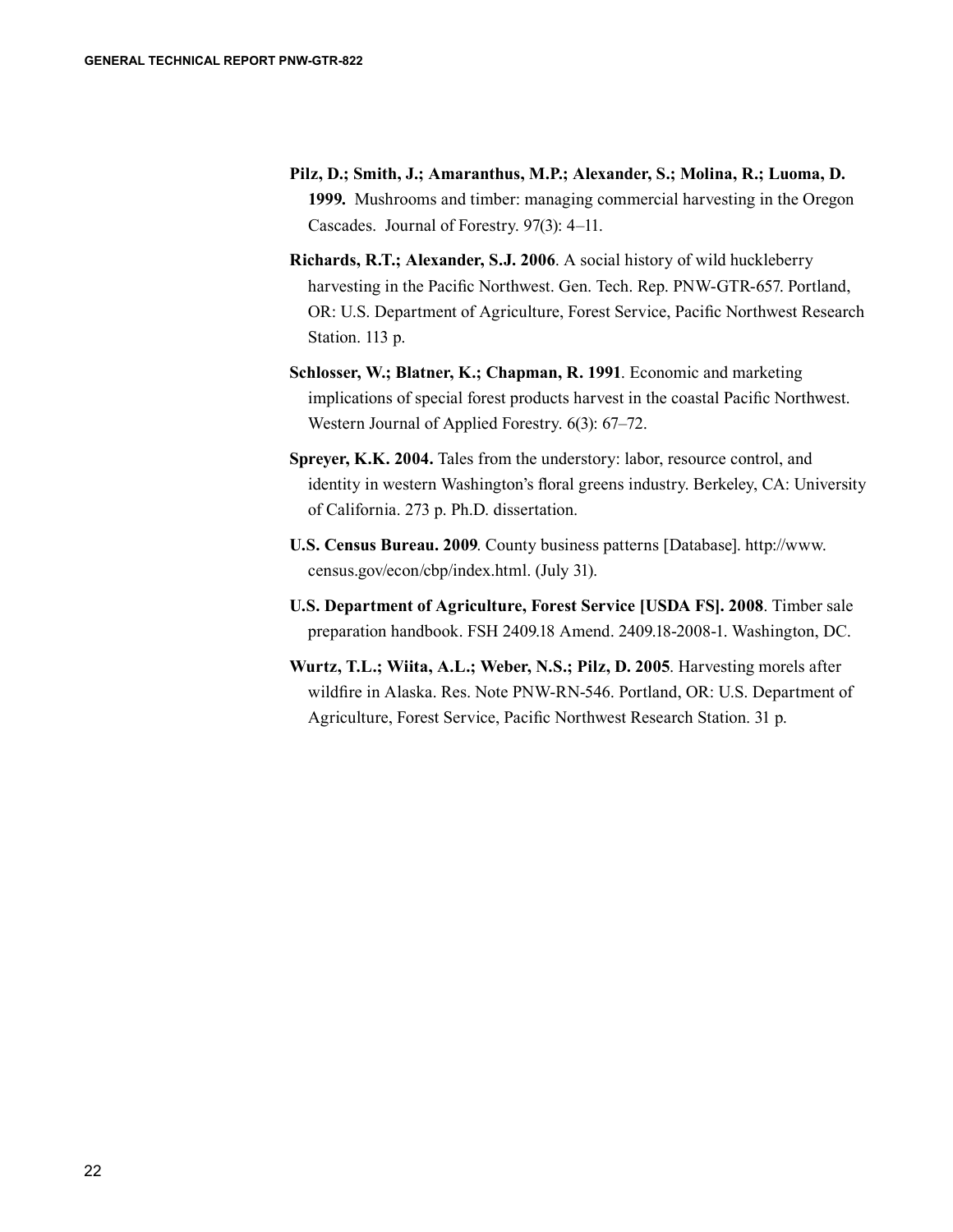#### **Pacific Northwest Research Station**

| Web site                    | http://www.fs.fed.us/pnw/                                                                                                 |
|-----------------------------|---------------------------------------------------------------------------------------------------------------------------|
| <b>Telephone</b>            | $(503) 808 - 2592$                                                                                                        |
| <b>Publication requests</b> | $(503) 808 - 2138$                                                                                                        |
| <b>FAX</b>                  | $(503) 808 - 2130$                                                                                                        |
| E-mail                      | pnw pnwpubs@fs.fed.us                                                                                                     |
| <b>Mailing address</b>      | <b>Publications Distribution</b><br><b>Pacific Northwest Research Station</b><br>P.O. Box 3890<br>Portland, OR 97208-3890 |